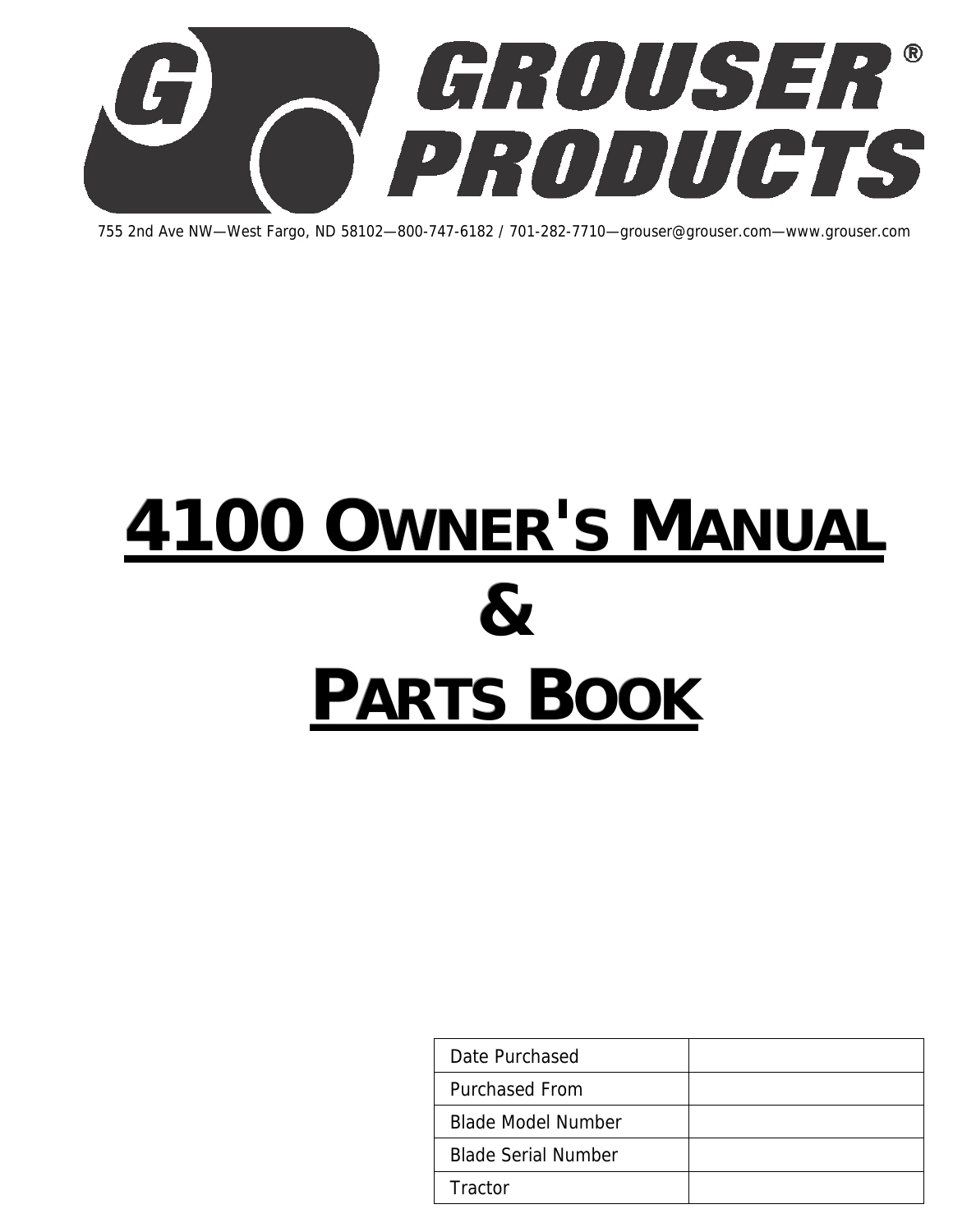## **CONTENTS**

| <b>Safety Precautions</b>                     | 3              |
|-----------------------------------------------|----------------|
| Maintenance                                   | 4              |
| Skid Shoe & Tilt Plate Adjustment             | $4 - 5$        |
| Warranty Information                          | 6              |
| <b>Blade Assemblies</b>                       | $\overline{7}$ |
| Angle System Operating Instructions           | $8 - 9$        |
| Angle System Parts Diagrams                   | $10-13$        |
| No Angle - No Tilt Assembly                   | 14             |
| Quick Attach Lever System                     | 15             |
| Standard Lift System                          | $16 - 17$      |
| Low Profile Lift System                       | 18-19          |
| Lift System Hydraulics                        | 20             |
| Wiring Harness and Electrical System          | 21             |
| <b>Plumbing Schematic</b>                     | 22             |
| Torque Specifications and Contact Information | 23             |

# **TO THE OWNER**

This manual contains information concerning the operation, adjustment, and maintenance of the 4100 blade assembly. You have purchased dependable, long lasting equipment, but only by proper care and operation can you expect to receive the performance and long service built into our products. Please have all operators read this manual carefully and keep the manual available for ready reference. If you have any questions or concerns, contact Grouser Products.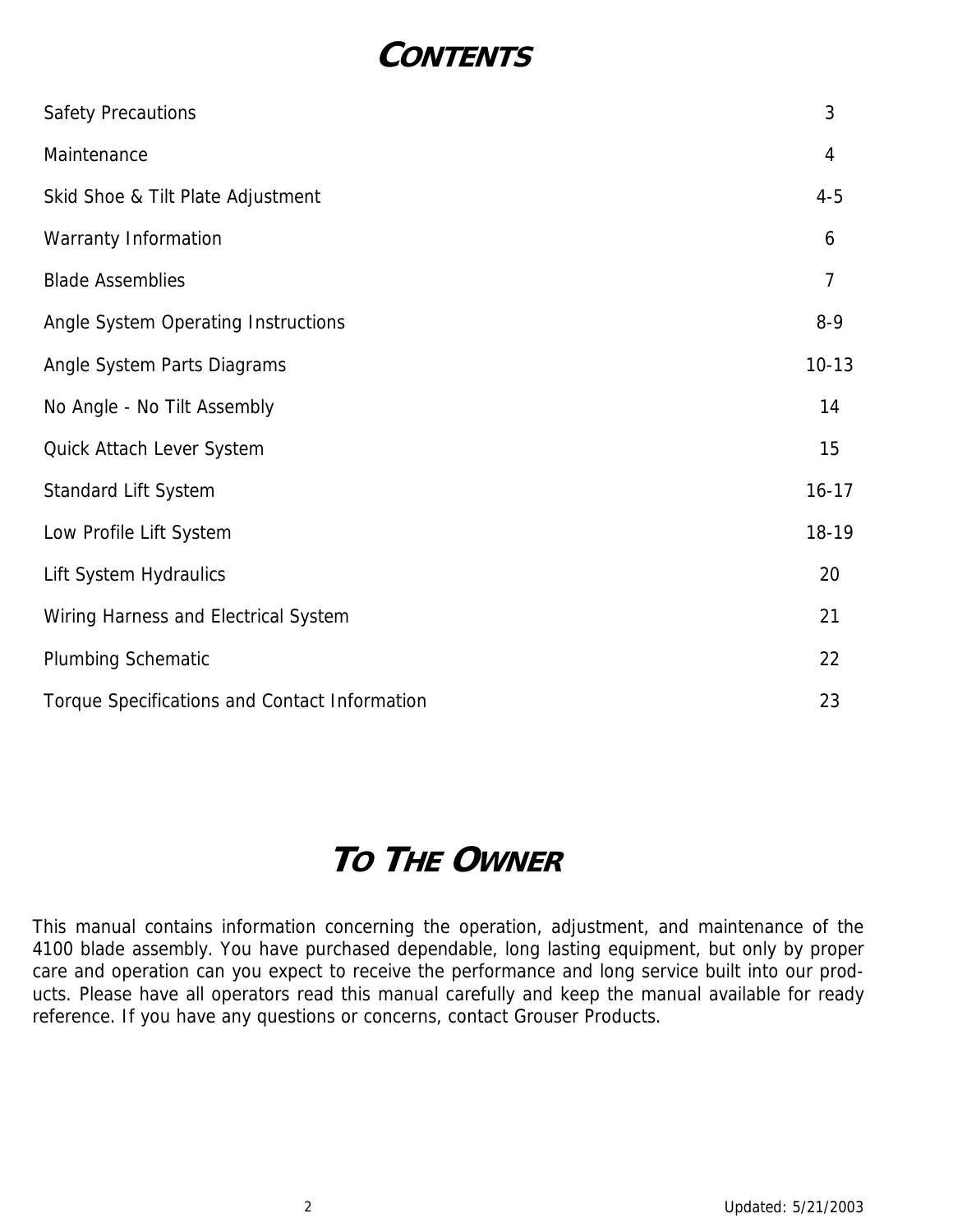# **SAFETY PRECAUTIONS**

 A careful operator is the best operator. Most accidents can be avoided by observing certain precautions. To help prevent accidents, read and take the following precautions before operating this equipment. In addition to these precautions, please follow all safety and operational instructions of your tractor manufacturer.

#### **The Dozer:**

- 1. The 4100 Dozer should be operated only by those who are responsible and instructed to do so.
- 2. Read the owner's manual carefully before using this equipment. Lack of operating knowledge can lead to accidents.
- 3. Keep the dozer maintained in reliable and satisfactory condition to ensure your safety.
- 4. Make sure the area is clear of people before moving any equipment.
- 5. Do not modify or permit anyone else to modify or alter the dozer and its components without first consulting Grouser Products.

#### **Servicing the Dozer:**

- 1. Read and follow all safety instructions provided by the tractor manufacturer.
- 2. Always use proper personal safety gear when performing maintenance on equipment.
- 3. Before servicing, relieve hydraulic pressure, stop engine and fully engage parking brake.
- 4. Escaping hydraulic fluid under pressure can penetrate skin causing serious injury. If fluid is injected into skin, obtain medical attention immediately.

 - DO NOT use your hand to check for leaks. Use a piece of cardboard or paper to search for leaks.

- Stop the engine and relieve pressure before connecting or disconnecting lines.
- Tighten all connections before starting the engine or pressurizing lines.

#### **Storing the Dozer:**

- 1. Thoroughly clean the dozer before storage. Use paint where necessary to prevent rust.
- 2. Check the dozer for worn or damaged parts. Install new parts as required.
- 3. Lubricate all pins and joints.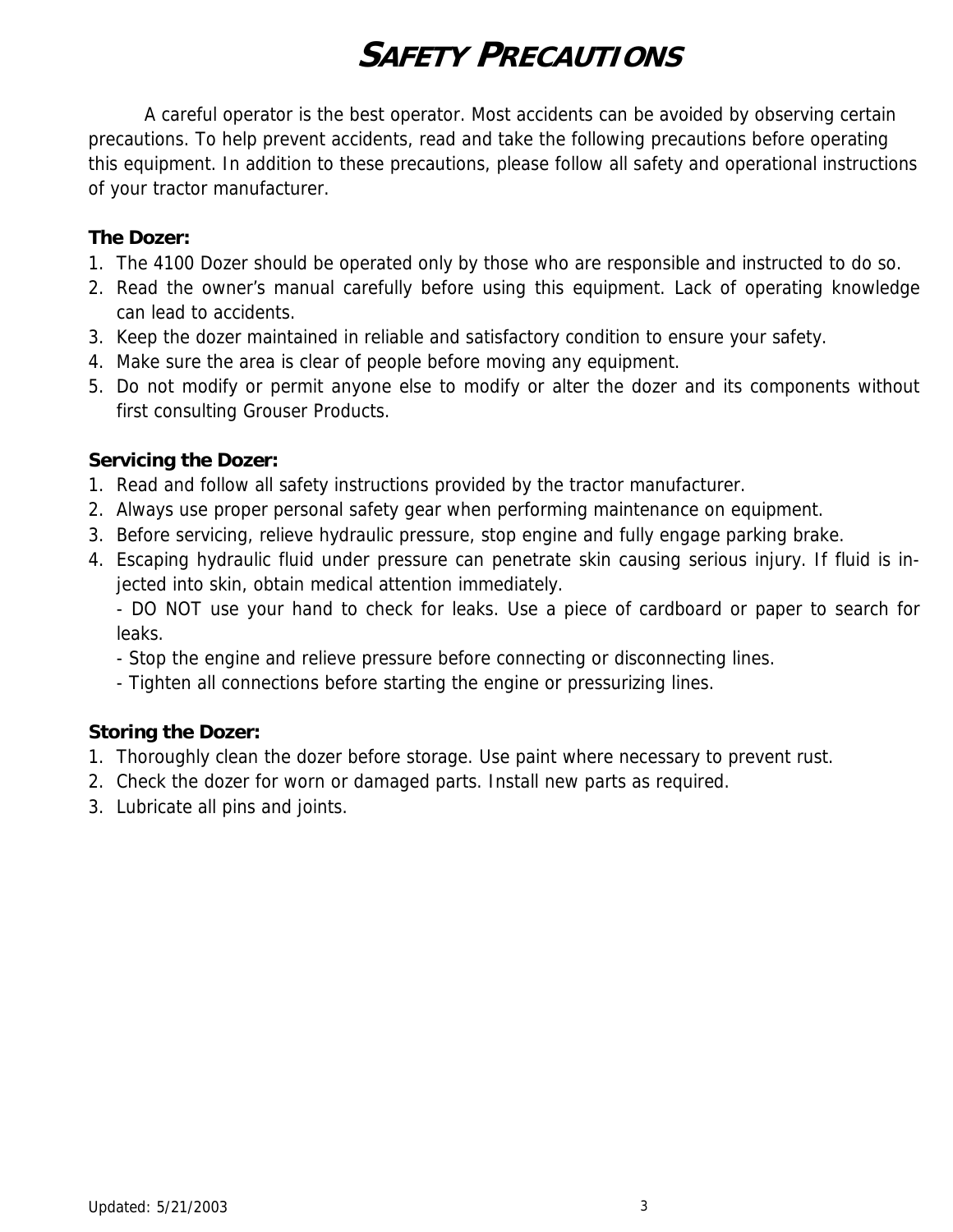# **MAINTENANCE**

#### **Due to the harsh environment many of our dozer's operate in, the following tasks should be performed every 10 hours or less.**

- Inspect equipment before operation for existing or potential damages.
- Lubricate all joints with high quality grease.
- Inspect and tighten all bolts to torque specifications on page 23.
- Check replaceable cutting edge for wear ensuring there is enough material to prevent permanent damage to blade.
- Make sure all non-rotating pins are secured properly.
- Check hydraulic cylinder and hoses for damage or leaks. See page 20 for replacement parts.
- Check skid shoes for wear and replace if necessary. For adjustment, see page 5.
- Inspect all tilt-ways for aggressive wear. See page 5 for tilt plate adjustment.

# **SKID SHOE AND TILT PLATE ADJUSTMENT**

#### **Skid Shoe Adjustment:**

- 1. Raise and secure blade to access skid shoe bolts and nuts.
- 2. Loosen nuts and set skid shoe depth by sliding the shoe back or forth in direction 'A' shown on Figure 2.
- 3. Once depth is set, tighten bolts to 150 ft-lbs.

#### **Tilt Plate Adjustment:**

- 1. Remove bolts and tilt plates.
- 2. Add or remove washers as needed to adjust tilt-way clearance in direction 'B' shown in Figure 2.
- 3. Once tilt-way clearance is set, tighten bolts to 640 ft-lbs.

#### *continued on next page*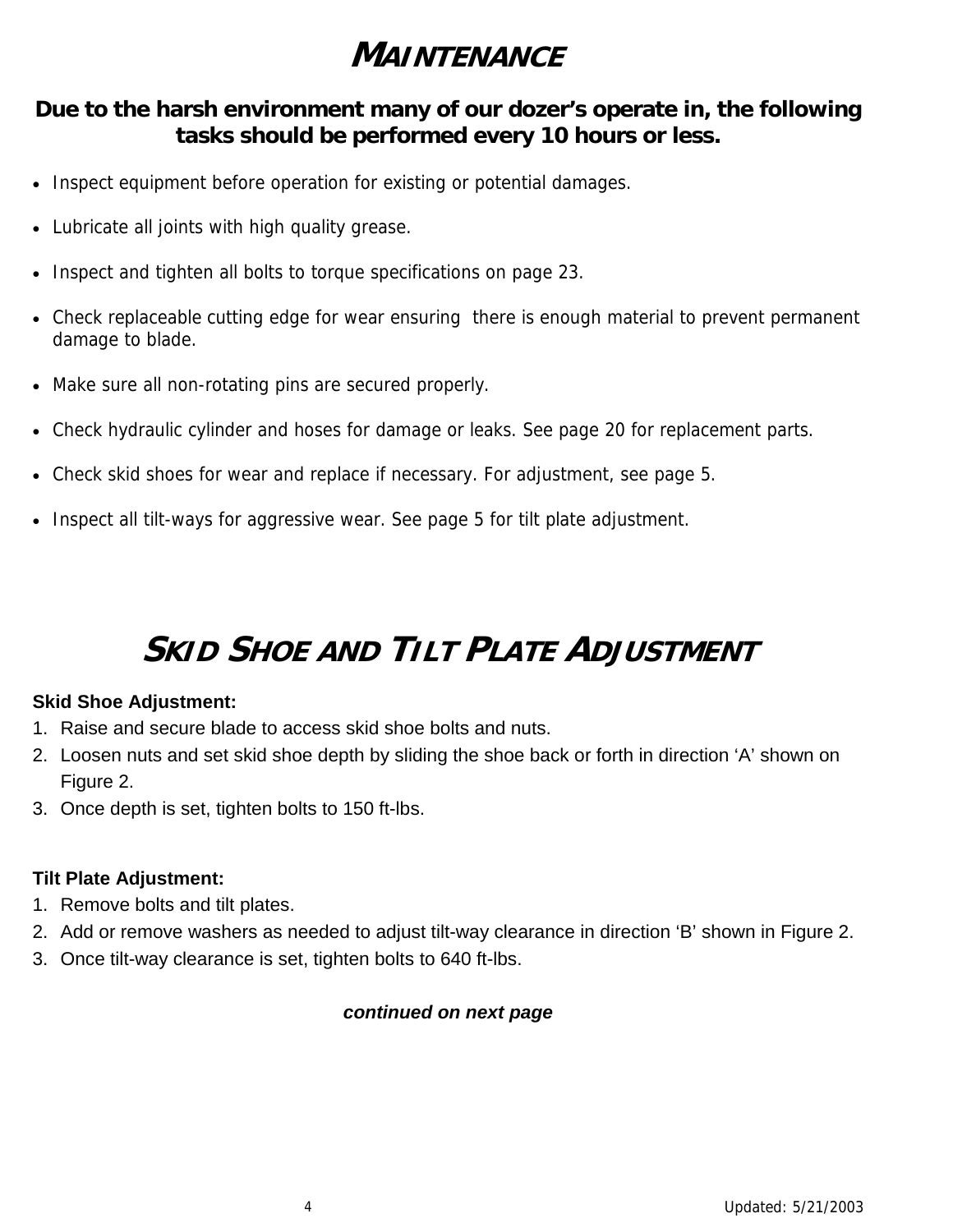# **SKID SHOE AND TILT PLATE ADJUSTMENT (CONT.)**



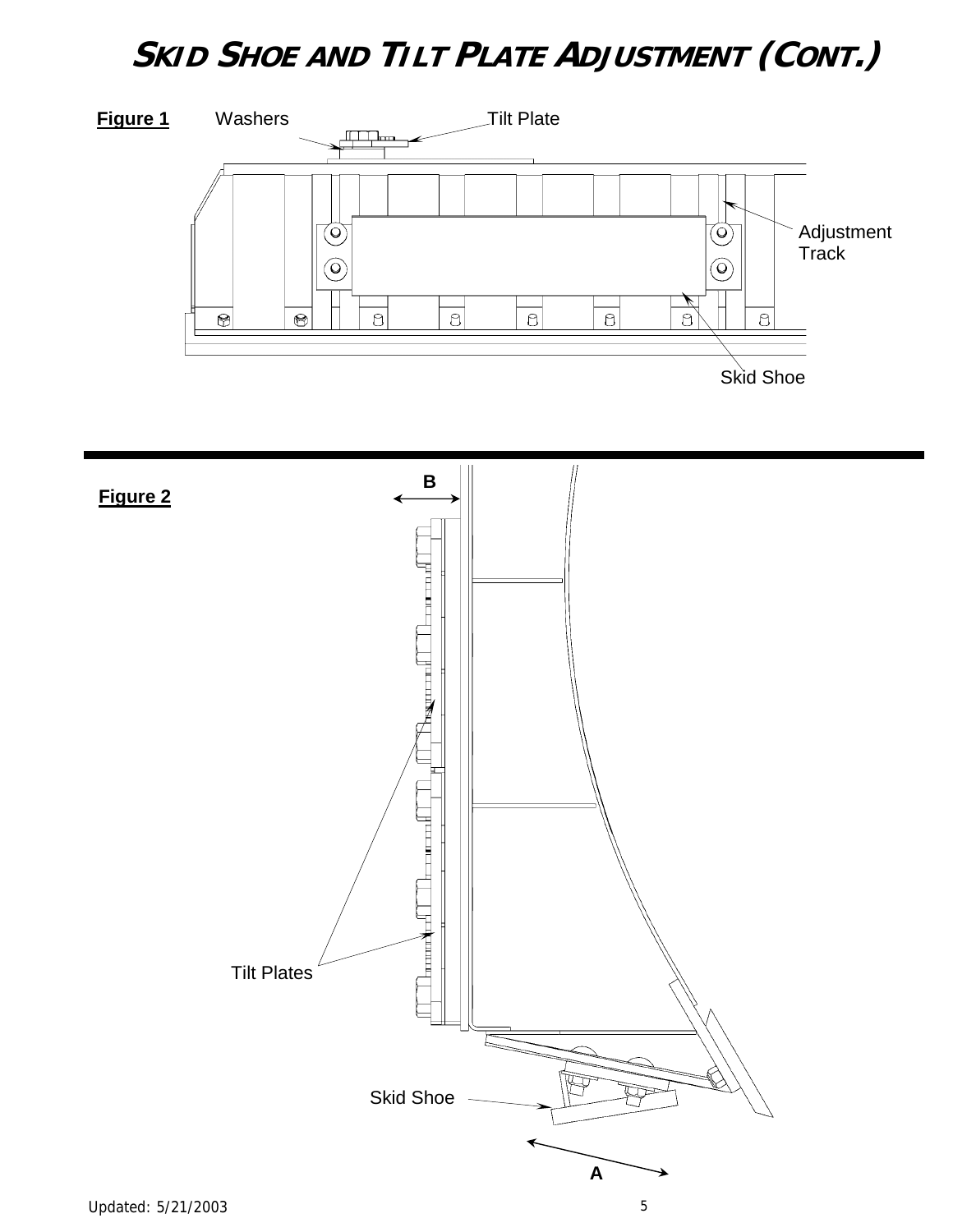# **WARRANTY**

 Grouser Products warrants to the original purchaser of each item that the product be free from defects in material and workmanship under normal use and service for a period of one year. If such equipment is found to be defective within one year, it is the obligation of Grouser Products under this warranty to repair or replace (exclusive of the cost of labor and transportation), any equipment or parts, in the judgment of Grouser Products to be defective in material or workmanship.

 All equipment or parts claimed to be defective in material or workmanship must be made available for inspection at the place of business of a dealer authorized to handle the equipment covered by this warranty, or, upon request by Grouser Products, shipped to the Grouser Products factory in West Fargo, North Dakota. Grouser Products shall have no obligation to bear the cost of labor or transportation in connection with replacement or repair of any such defective parts in the setup process.

 This warranty covers only defects in material and workmanship. It does not cover depreciation or damage caused by normal wear, accident, improper assembly, improper adjustments, improper maintenance including lack of proper lubrication, or improper use. Therefore, Grouser Products liability under this warranty shall not be effective or actionable unless the equipment is assembled, maintained and operated in accordance with the operating instructions accompanying the equipment. Grouser Products shall have no liability if the equipment has been altered or reworked without the written authorization of Grouser Products.

 Grouser Products' parts, which are furnished under this warranty and properly installed, shall be warranted to the same extent as the original parts under this warranty if, and only if, such parts are found to be defective within the original warranty period covering the original equipment.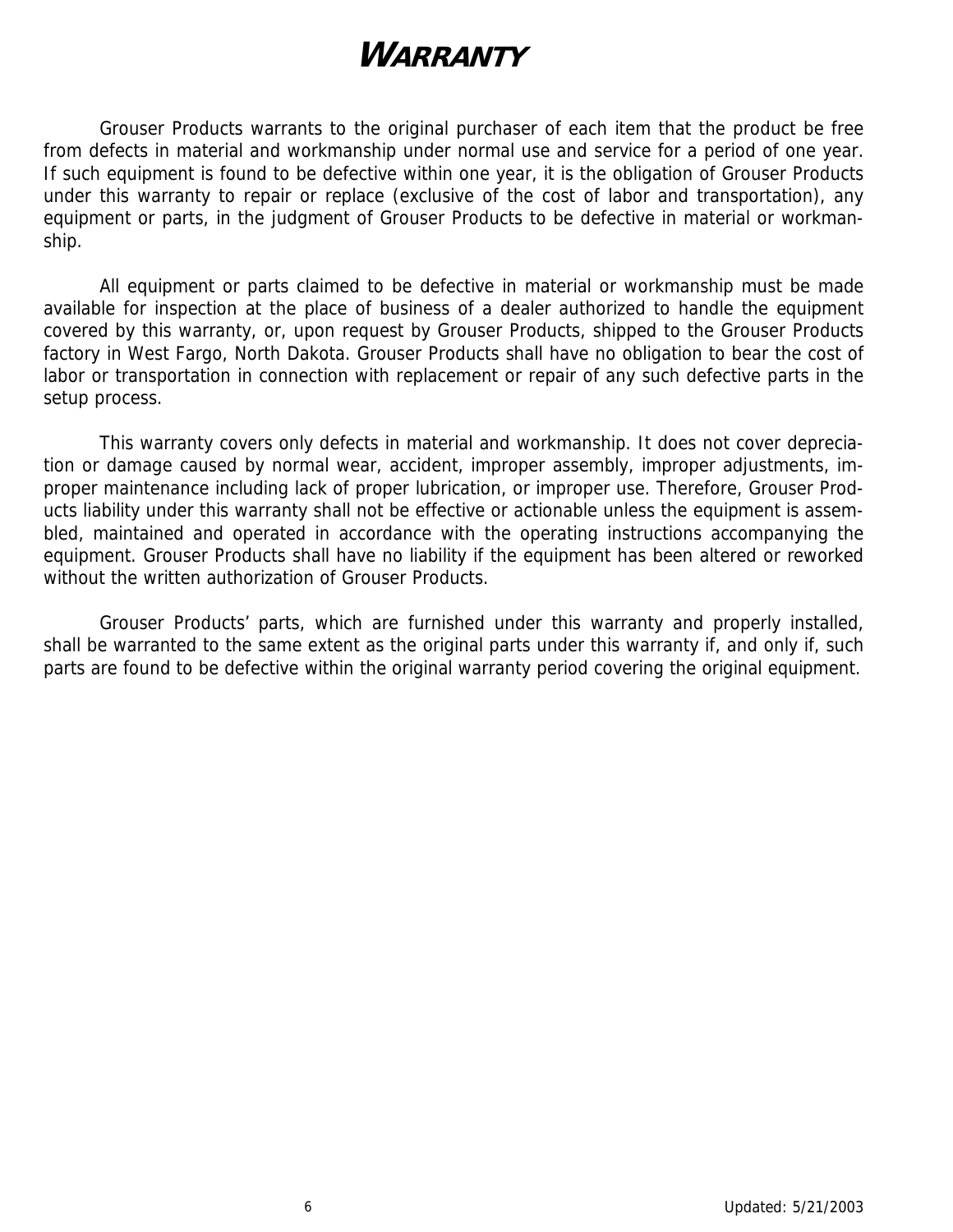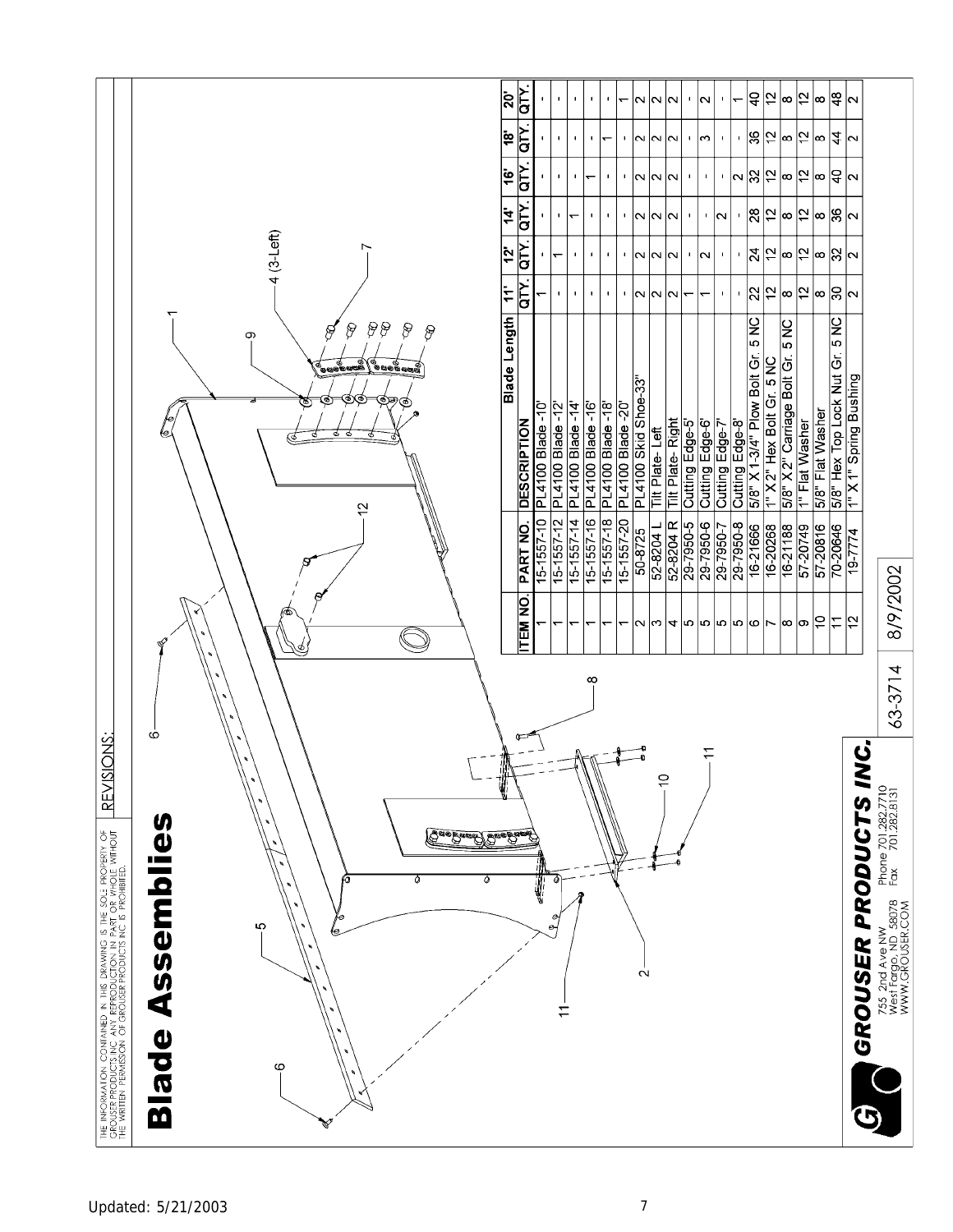### **4100 HYDRAULIC ANGLE SYSTEM OPERATING INSTRUCTIONS**

If your Grouser blade was purchased with the hydraulic angle option, you will have the ability to angle the blade 30 degrees left or right. To achieve these angles the two cylinders are designed to operate independently of each other through an electric diverter valve. To angle the blade to the left, actuate the tractor hydraulic control lever in the cab with the diverter valve un-powered. To angle the blade to the right, apply power to the diverter valve and then actuate the tractor hydraulic control lever.

The diverter valve has a built-in safety relief valve that allows the cylinder to retract if its internal pressure exceeds 2000 psi. With this safety feature in place, when either cylinder reaches the end of its stroke, the safety relief valve will reroute pressure to the opposite cylinder causing it to extend. While the factory setting on the relief valve is high enough to maintain an angle setting under full load, this may be cumbersome to some operators, the following are possible adjustments to this remedy this action:

**Reduce tractor valve pressure:** Some newer tractors allow the service valve pressure to be adjusted below the 2000 psi point of the safety relief valve.

**Set the safety relief valve at a higher pressure than tractor:** To increase the pressure of the relief valve install a 0-5,000 psi pressure gauge into base end of right angle cylinder (see pg 20). Loosen the jam nut on the safety valve and tighten the Allen screw ½ turn. Now extend the right side cylinder out until the safety valve activates, while the safety valve is in function, record the pressure reading on the gauge. Continue to tighten the Allen screw in ½ turn increments and record the pressure until a high enough relief setting is obtained. **Do not exceed the 3000-psi operating pressure of the cylinders.** Tighten jam nut and remove gauge.

**Automatic lever release:** In some newer tractors the hydraulic control lever will automatically release and instantly stop oil flow once the end of the stroke is reached.

#### **CAUTION: Do not bypass the safety relief valve and plumb each cylinder to separate valves on the tractor.**

To ensure proper use and life of equipment, it is recommended to have both cylinders closed for straight ahead dozing and only one cylinder partially or fully extended for angled dozing as shown in the diagrams below. **If the angle system is not used correctly, frame damage may occur.** Some damaged frames can be repaired, please contact Grouser Products for repair instructions if needed.

#### **Please contact Grouser Products with any questions by:**  Phone- 701-282-7710 or 800-747-6182; Fax- 701-282-8131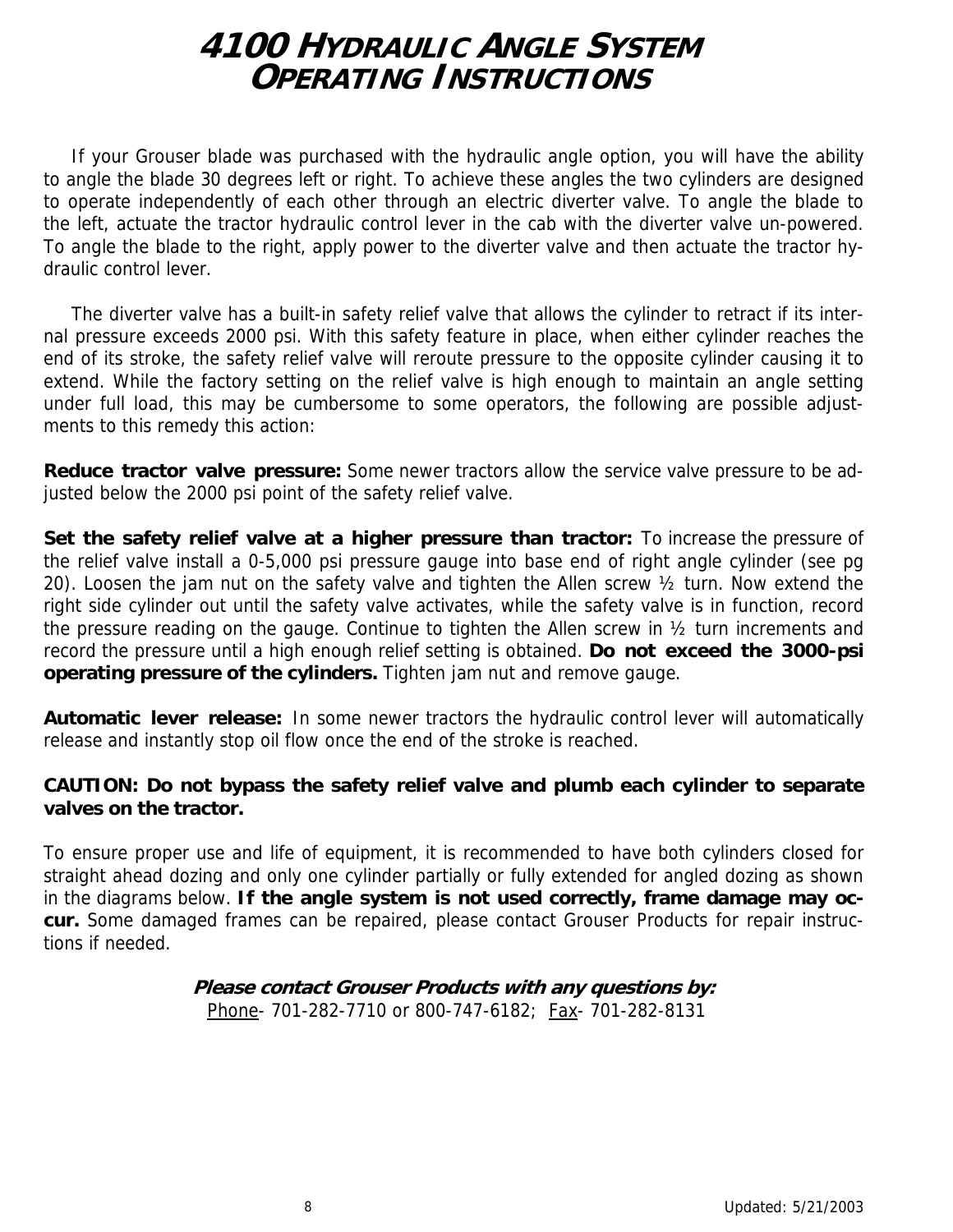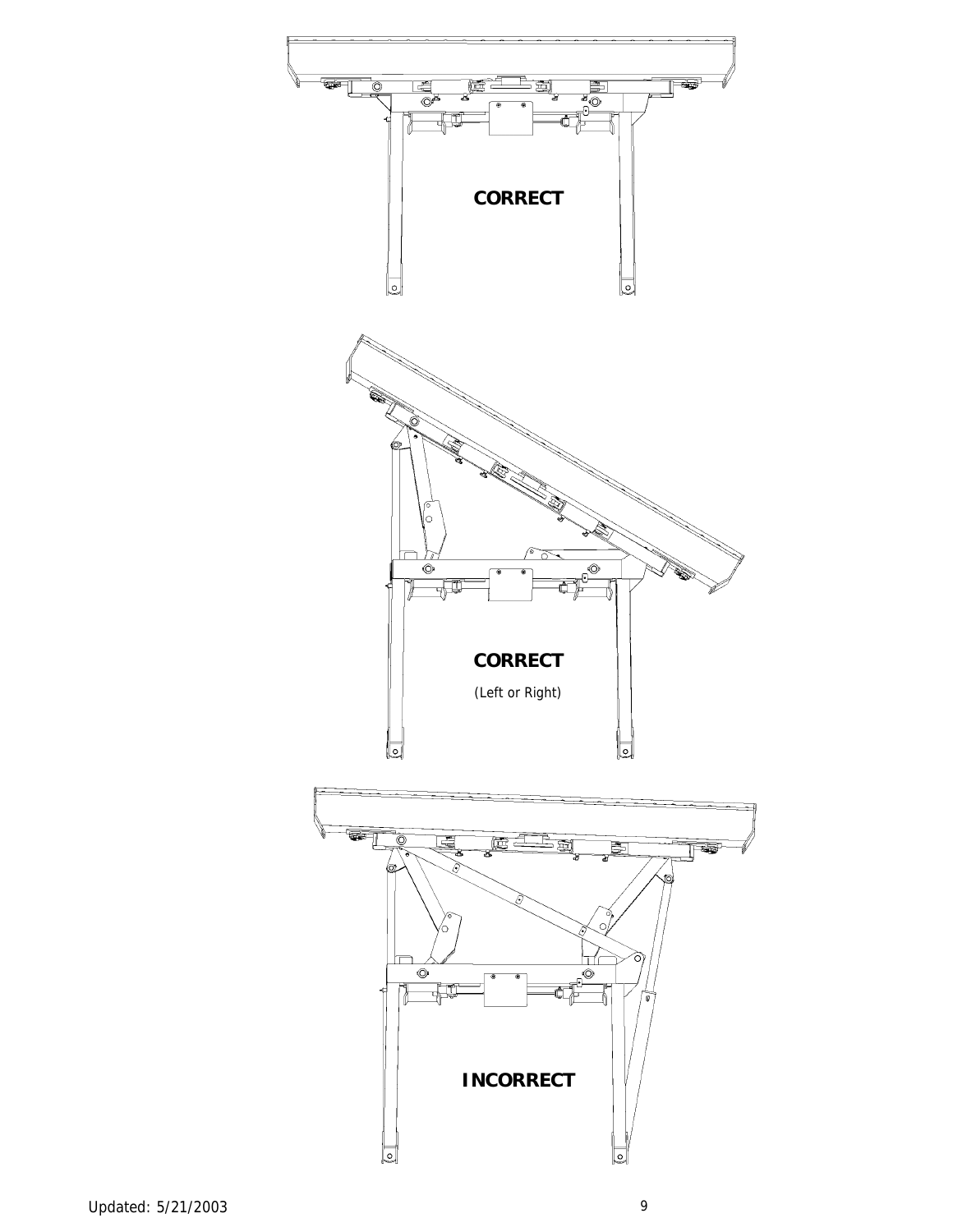| SIS<br>ONS:<br><b>REVISI</b><br>the information contained in this drawing is the sole property of the wind of the same of the sole and the win<br>The writer persistion and security and the same of the wind of |                               |                          |                        |                                                |
|------------------------------------------------------------------------------------------------------------------------------------------------------------------------------------------------------------------|-------------------------------|--------------------------|------------------------|------------------------------------------------|
|                                                                                                                                                                                                                  | <b>ITEM NO.</b>               | QTY.                     | PART NO.               | <b>DESCRIPTION</b>                             |
|                                                                                                                                                                                                                  |                               |                          | 32-8110R8              | PL4100 Angle Frame                             |
| 4100 Angle Syste                                                                                                                                                                                                 | $\mathbf{\Omega}$             | $\overline{\phantom{0}}$ | 11-9039                | PL-4100 Left Angle Arm                         |
|                                                                                                                                                                                                                  | S                             | $\overline{\phantom{0}}$ | 11-8082                | PL-4100 Right Angle Arm                        |
| For Hydraulic Angle and Hydraulic Tilt (HAHT)                                                                                                                                                                    | 4                             | $\overline{ }$           | 32-8102                | PL4100 HA Tilt Frame                           |
|                                                                                                                                                                                                                  | l LO                          | $\overline{\phantom{0}}$ | $\frac{11-8127}{2}$    | PL4100 Stabilizer Arm                          |
|                                                                                                                                                                                                                  | ဖ                             | $\overline{\phantom{0}}$ | 45-1874                | PL4100 QA Lever System                         |
|                                                                                                                                                                                                                  | Z                             | Z                        | 26-34931               | 4 X 43.5" Cylinder with Tube Ends              |
|                                                                                                                                                                                                                  | œ                             | $\sim$                   | 26-34710               | 4 X 8" Cylinder with Clevis Ends               |
| To avoid frame damage, please read Angle                                                                                                                                                                         | တ                             | $\overline{\phantom{0}}$ | 56-1810                | PL4100 Hydraulic Valve                         |
| System Operating Instructions before use!                                                                                                                                                                        | င                             | $\overline{\phantom{0}}$ | $\frac{18-1701}{22}$   | Valve Cover                                    |
|                                                                                                                                                                                                                  | $\tilde{\tau}$                | $\sim$                   | 31-34041               | 10MB-8MJ Straight (6400-8-10)                  |
|                                                                                                                                                                                                                  | $\frac{5}{2}$                 | 4                        | 31-34051               | 10MB-8MJ90° (6801-8-10)                        |
|                                                                                                                                                                                                                  | 13                            | 4                        | 31-34050               | 8MB-8MJ90° (6801-8-8)                          |
|                                                                                                                                                                                                                  | $\overline{4}$                | $\overline{\phantom{0}}$ | 31-34100               | 8MJ-8FJX Swivel 90° (6500-8-8)                 |
|                                                                                                                                                                                                                  | $\frac{5}{1}$                 | $\overline{\phantom{0}}$ | 31-34020               | 8MJ-8MJ-8MJ Bulkhead TEE (2703-8-8-8)          |
|                                                                                                                                                                                                                  | 9                             | $\overline{\phantom{0}}$ | 31-34040               | 8MB-8MJ Straight (6400-8-8)                    |
|                                                                                                                                                                                                                  | 17                            | $\sim$                   | 31-34060               | 8MJ-8MJ-8MB Branch TEE (6803-8-8-8)            |
|                                                                                                                                                                                                                  | ő                             | $\circ$                  | 18-3074                | Hose Hold Down Clamp (Whole)                   |
| R                                                                                                                                                                                                                | $\overline{e}$                | $ m $ ထ                  | 18-2440                | Hose Hold Down Clamp (Half)                    |
|                                                                                                                                                                                                                  | $\overline{5}$                |                          | 18-3075                | Hose Hold Down Clamp Plate                     |
| ١                                                                                                                                                                                                                | $ \vec{z} $                   | 4                        | $25 - 34321$           | Tappet Quick Coupler Female                    |
| ó.                                                                                                                                                                                                               | z                             | $\infty$                 | 25-34322               | Tappet Quick Coupler Male                      |
|                                                                                                                                                                                                                  | $\overline{23}$               | $\sim$                   | 18-8973                | Coupler Mounting Bracket                       |
| N.                                                                                                                                                                                                               |                               |                          | $43-8131$              | 1-15/16" X 31" NR Pin                          |
|                                                                                                                                                                                                                  | $ \frac{1}{2} \mathcal{R} $ ର | N N N                    | 43-9352                | 1-1/2" X7-1/2" NR Pin                          |
|                                                                                                                                                                                                                  |                               |                          | 43-8134R1              | 1-1/2" X8" NR Pin                              |
| $\mathcal{G}$                                                                                                                                                                                                    | $\overline{5}$                | $\overline{\phantom{0}}$ | 43-8130                | 1-15/16" X 23-1/4" NR Pin                      |
|                                                                                                                                                                                                                  | $\overline{\mathcal{Z}}$      | $\overline{\phantom{0}}$ | 43-8132                | 1/15/16" X 35-1/2" NR Pin                      |
|                                                                                                                                                                                                                  |                               | $\overline{\phantom{0}}$ | 43-8133                | 1-15/16" X7-1/8" NR Pin                        |
|                                                                                                                                                                                                                  | $ S  \approx 2$               | N N                      | 43-7994                | Clevis Cylinder Base Pin                       |
|                                                                                                                                                                                                                  |                               |                          | 43-7995                | Clevis Cylinder Rod Pin                        |
|                                                                                                                                                                                                                  | ္က                            | 4                        | 43-7767                | Cylinder Pin Clip                              |
|                                                                                                                                                                                                                  | ္က                            | $\sim$                   | 19-7774                | 1" X 1" Spring Bushing                         |
|                                                                                                                                                                                                                  |                               | $\sim$                   | 58-9371                | Grease Fitting<br>$1/8$ " NPT<br><b>Ped</b> 5b |
|                                                                                                                                                                                                                  | ង  ඝ க                        | 4                        | 58-9372                | 1/8" NPT Grease Fitting<br>90 Deg.             |
|                                                                                                                                                                                                                  |                               | 5,                       | 27-9507                | Grease Decal                                   |
|                                                                                                                                                                                                                  | $\frac{1}{3}$                 | 4                        | $\frac{16-20132}{201}$ | 1/2" X 3" Hex Bolt Gr. 5 NC                    |
| QUICK COUPLERS AND HOSES NOT SHOWN                                                                                                                                                                               | န္က                           | lN.                      | 16-20424               | 1/2" X 3-1/2" Hex Bolt Gr. 8 NC                |
| See hose routing instructions for part numbers.                                                                                                                                                                  | ္ကူဒု                         | $\sim$ $\sim$            | 16-20427               | $\frac{1}{8}$<br>1/2" X 4-1/2" Hex Bolt Gr.    |
|                                                                                                                                                                                                                  |                               |                          | $\frac{1}{57.20761}$   | 5/16" Lock Washer                              |
|                                                                                                                                                                                                                  | $\mathbf{4}$                  | 4                        | 57 20744               | 1/2" Flat Washer                               |
| ≤<br><b>GROUSER PRODUCTS</b>                                                                                                                                                                                     | 42                            | $\infty$                 | 70-20581               | 5/16" Hex Nut                                  |
| 8/9/2002<br>Phone 701.282.7710<br>Fax 701.282.8131<br>Fax<br>755 2nd Ave NW<br>West Fargo, ND 58078<br>WWW.GROUSER.COM                                                                                           | 43                            | 46                       | 70-20604               | 1/2" Center Lock Hex Nut                       |
| 63-3715                                                                                                                                                                                                          | 4                             | $\overline{\phantom{0}}$ | 70-20807               | 3/4" Hex Jam Nut NF                            |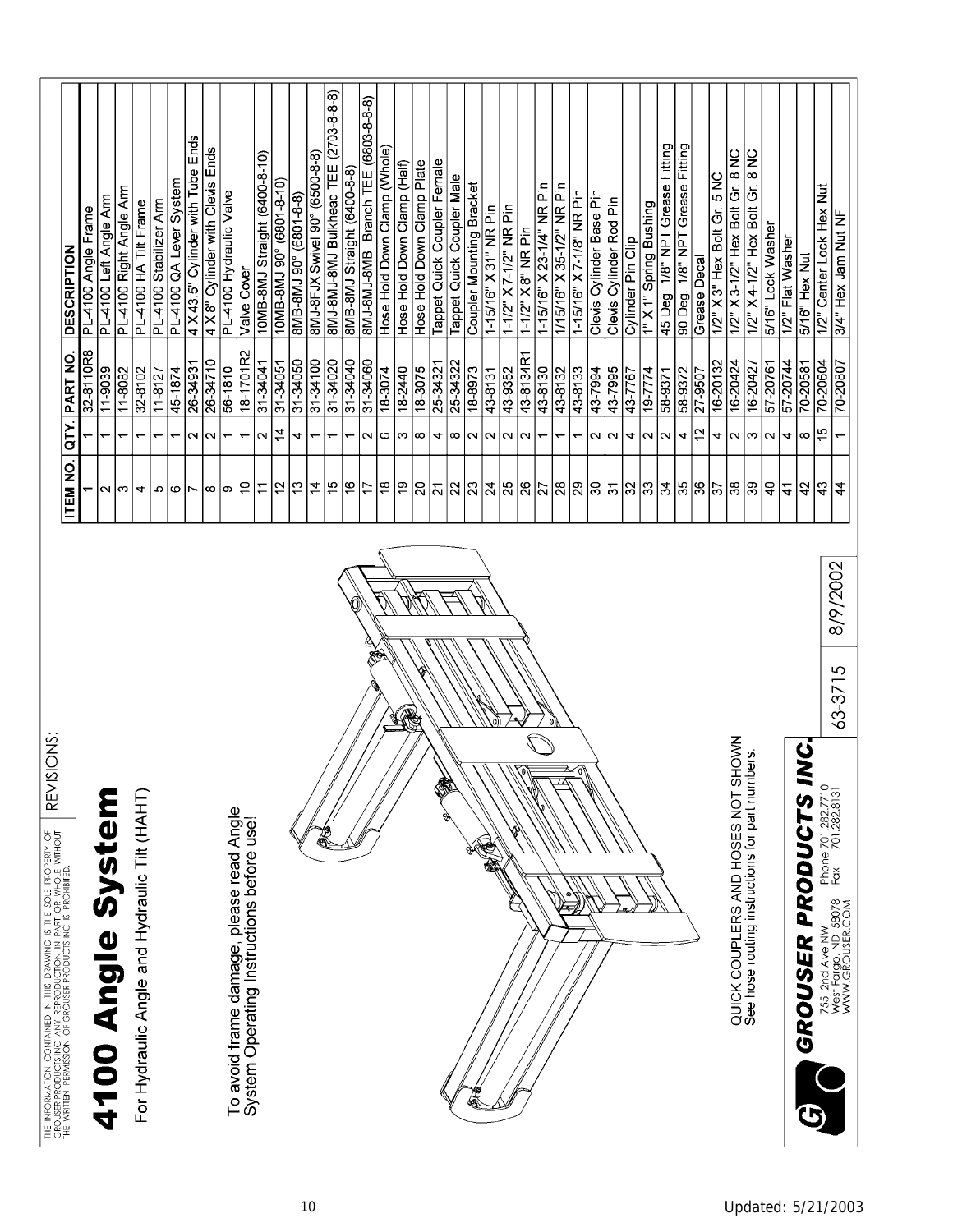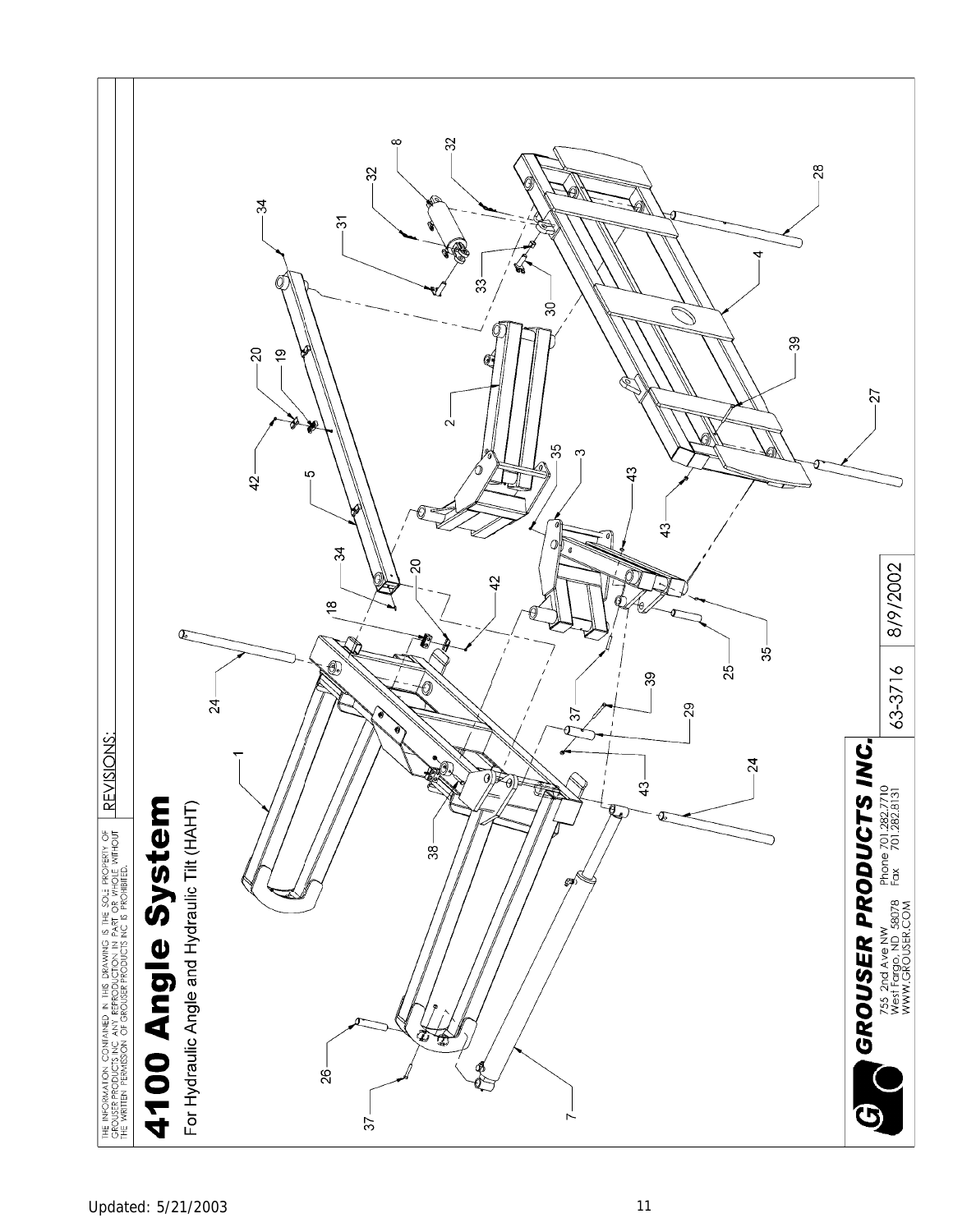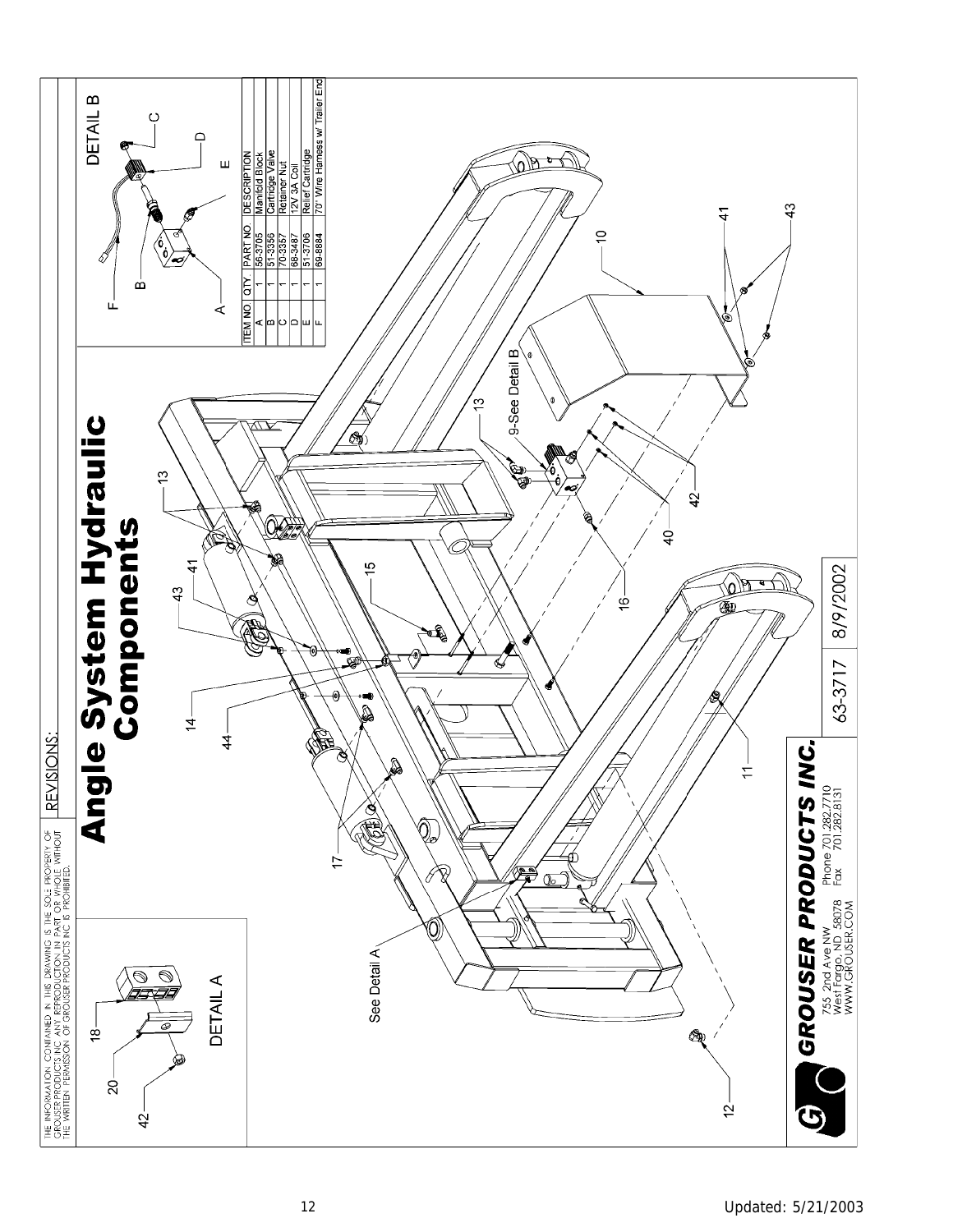|                                                                                                                                                                                                                           | <b>DESCRIPTION</b><br>PART NO.<br>QΤY.<br>ITEM NO. | 10MB-8MJ 90° (6801-8-10)<br>31-34051<br>$\ddot{a}$<br>ä | 8MB-8MJ 90° (6801-8-8)<br>31-34050<br>4<br>$\tilde{c}$      | 8MJ-8FJX Sw ivel 90° (6500-8-8)<br>$31 - 34100$<br>$\overline{\phantom{0}}$<br>$\frac{4}{4}$ | 8MJ-8MJ-8MJ Bulkhead TEE (2703-8-8-8)<br>31-34020<br>$\overline{\phantom{0}}$<br>15 | 8MJ-8MJ-8MB ORB Branch TEE (6803-8-8-8)<br>8MB-8MJ Straight (6400-8-8)<br>31-34040<br>31-34060<br>$\overline{\phantom{0}}$<br>ë<br>77 | Hose Hold Down Clamp<br>18-3074<br>$\frac{1}{2}$<br>$\sim$<br>$\frac{8}{1}$ | Hose Hold Down Clamp Plate<br>18-3075<br>$\infty$<br>ć, | Coupler Mounting Bracket<br>18-8973<br>$\sim$<br>$\rm{^{2}}$ | Tappet Quick Coupler Female - 10 ORB<br>25-34321<br>4<br>$\overline{2}$ | Tappet Quick Coupler Male - 10 ORB<br>25-34322<br>$\infty$<br>$\overline{2}$ | ā<br>22<br>∰<br>∯<br>ន<br>Ñ<br>$\mathbf{z}$<br>ġ<br><b>OB</b><br><b>LO TO</b><br>ũ                     |                                               |                                                                                                     |
|---------------------------------------------------------------------------------------------------------------------------------------------------------------------------------------------------------------------------|----------------------------------------------------|---------------------------------------------------------|-------------------------------------------------------------|----------------------------------------------------------------------------------------------|-------------------------------------------------------------------------------------|---------------------------------------------------------------------------------------------------------------------------------------|-----------------------------------------------------------------------------|---------------------------------------------------------|--------------------------------------------------------------|-------------------------------------------------------------------------|------------------------------------------------------------------------------|--------------------------------------------------------------------------------------------------------|-----------------------------------------------|-----------------------------------------------------------------------------------------------------|
|                                                                                                                                                                                                                           |                                                    | <b>Angle System</b>                                     |                                                             | Hose Routing                                                                                 |                                                                                     | (See page 20 for seal kits)                                                                                                           |                                                                             |                                                         |                                                              |                                                                         |                                                                              | $\overline{\mathbf{C}}$<br>↶<br>,<br>$\overline{6}$                                                    |                                               | 8/9/2002                                                                                            |
|                                                                                                                                                                                                                           |                                                    |                                                         |                                                             |                                                                                              |                                                                                     |                                                                                                                                       |                                                                             |                                                         |                                                              |                                                                         | ഉ                                                                            | $\frac{8}{2}$<br><b>RADA</b><br>4                                                                      |                                               | 63-3719                                                                                             |
| IONS:<br><b>REVISI</b><br>The Information Contained in this drawing is the sole property of<br>Grewster Republication and statements are the sole property of<br>Grewster Republication and spotspersodium parts or whole | DESCRIPTION                                        | 4 X 43.5" Cylinder with Tube Ends                       | 4 X 8" Cylinder with Clevis Ends<br>PL-4100 Hydraulic Valve | 390" (32-1/2") - 8JIC-8JIC Hose                                                              | 160" (13-1/3") - 8JIC-8JIC Hose                                                     | 156" (13') - 8JIC-8JIC Hose                                                                                                           | 108" (9') -8JIC-8JIC Hose                                                   | 66" (5-1/2") -8JIC-8JIC Hose                            | 39" (3 1/4") - 8JIC-8JIC Hose                                | 35" (2-11/12") -8JIC-8JIC Hose                                          | 10MB-8MJ Straight (6400-8-10)                                                | ė<br>O<br><b>ROLL CALL</b><br>ల<br>တ<br>D<br>$\ddot{5}$<br>$\frac{5}{1}$<br><b>RO</b><br>S<br>$\infty$ | $\dot{\mathbf{S}}$<br><b>GROUSER PRODUCTS</b> | Phone 701.282.7710<br>Fax 701.282.8131<br>755 2nd Ave NW<br>West Fargo, ND 58078<br>WWW.GROUSER.COM |
|                                                                                                                                                                                                                           | PART NO.                                           | 26-34931                                                | 26-34710<br>56-1810                                         | 35-30162                                                                                     | 35-30150                                                                            | 35-30149                                                                                                                              | 35-30145                                                                    | 35-30131                                                | 35-30022                                                     | 35-30121                                                                | $31 - 34041$                                                                 | ယ<br><b>RED ROAD</b><br>Ν<br>တ                                                                         |                                               |                                                                                                     |
|                                                                                                                                                                                                                           | άL,                                                | 2                                                       | $\sim$<br>᠆                                                 | 4                                                                                            |                                                                                     | $\overline{ }$                                                                                                                        | $\sim$                                                                      | $\sim$                                                  | $\sim$                                                       | $\sim$                                                                  | $\sim$                                                                       | $\circ$                                                                                                |                                               |                                                                                                     |
|                                                                                                                                                                                                                           | <b>ITEM NO.</b>                                    | ↽                                                       | S<br>$\sim$                                                 | 4                                                                                            | ю                                                                                   | ဖ                                                                                                                                     | Ľ                                                                           | œ                                                       | თ                                                            | $\frac{1}{2}$                                                           | Ξ                                                                            | $\sim$<br>Ó                                                                                            |                                               |                                                                                                     |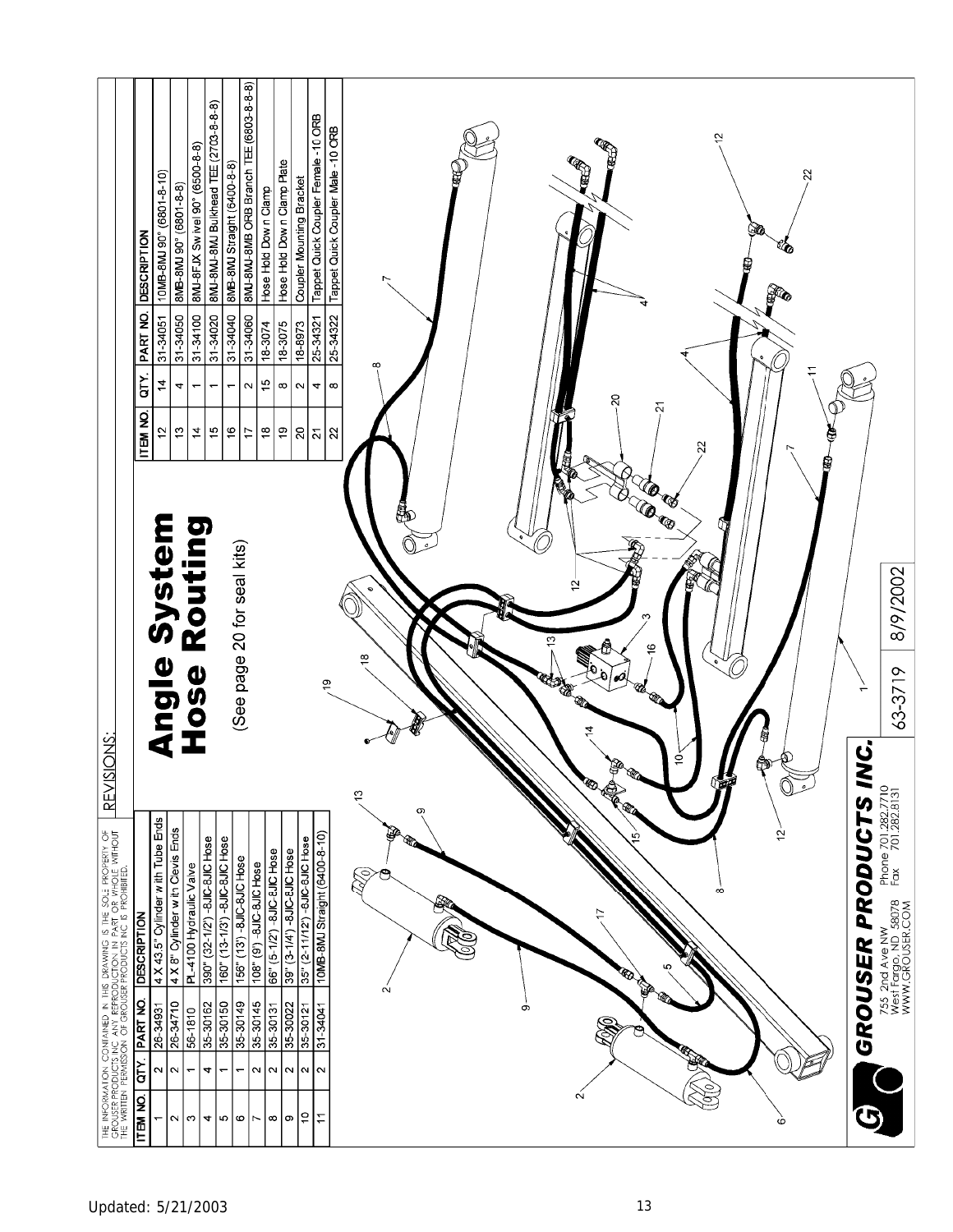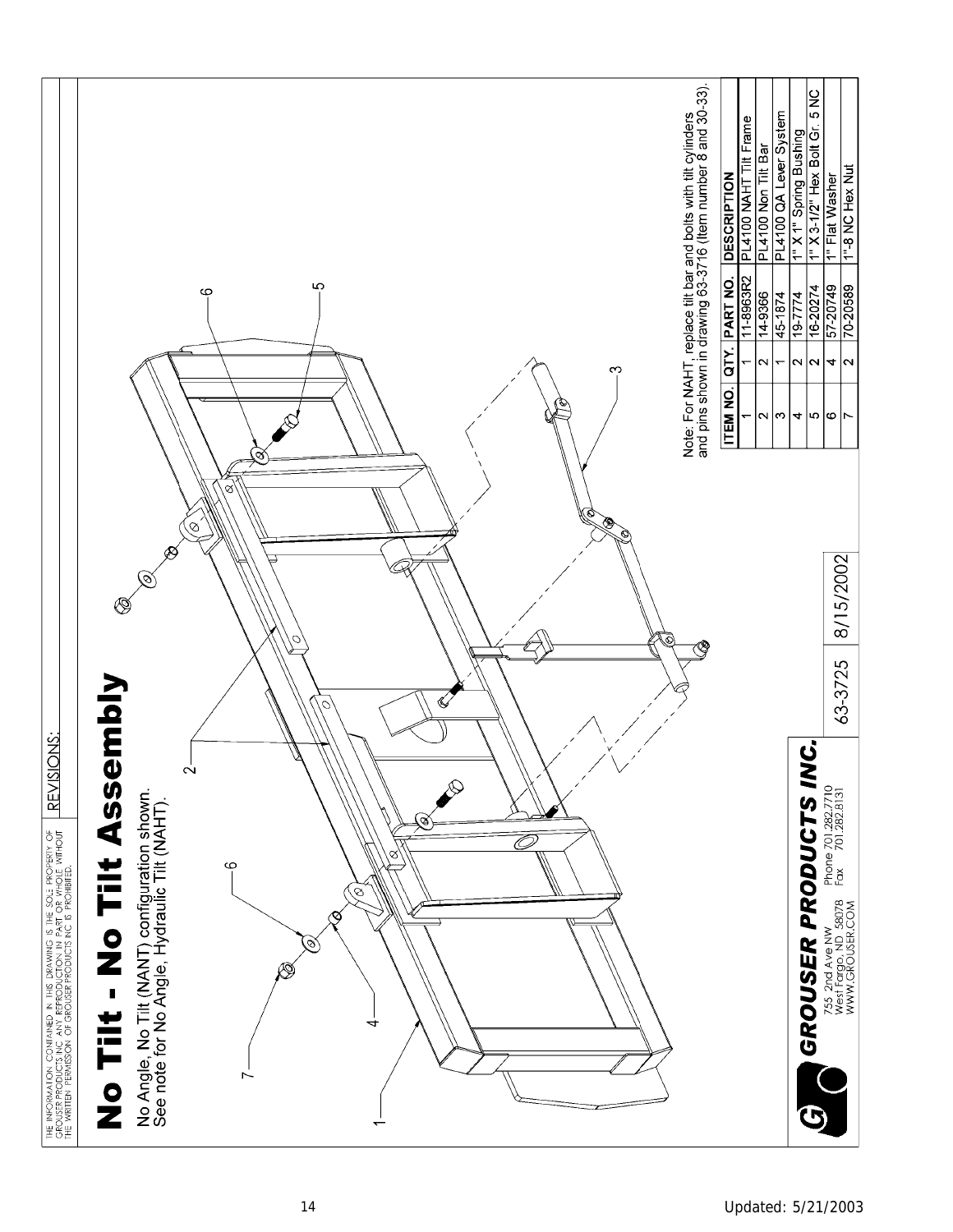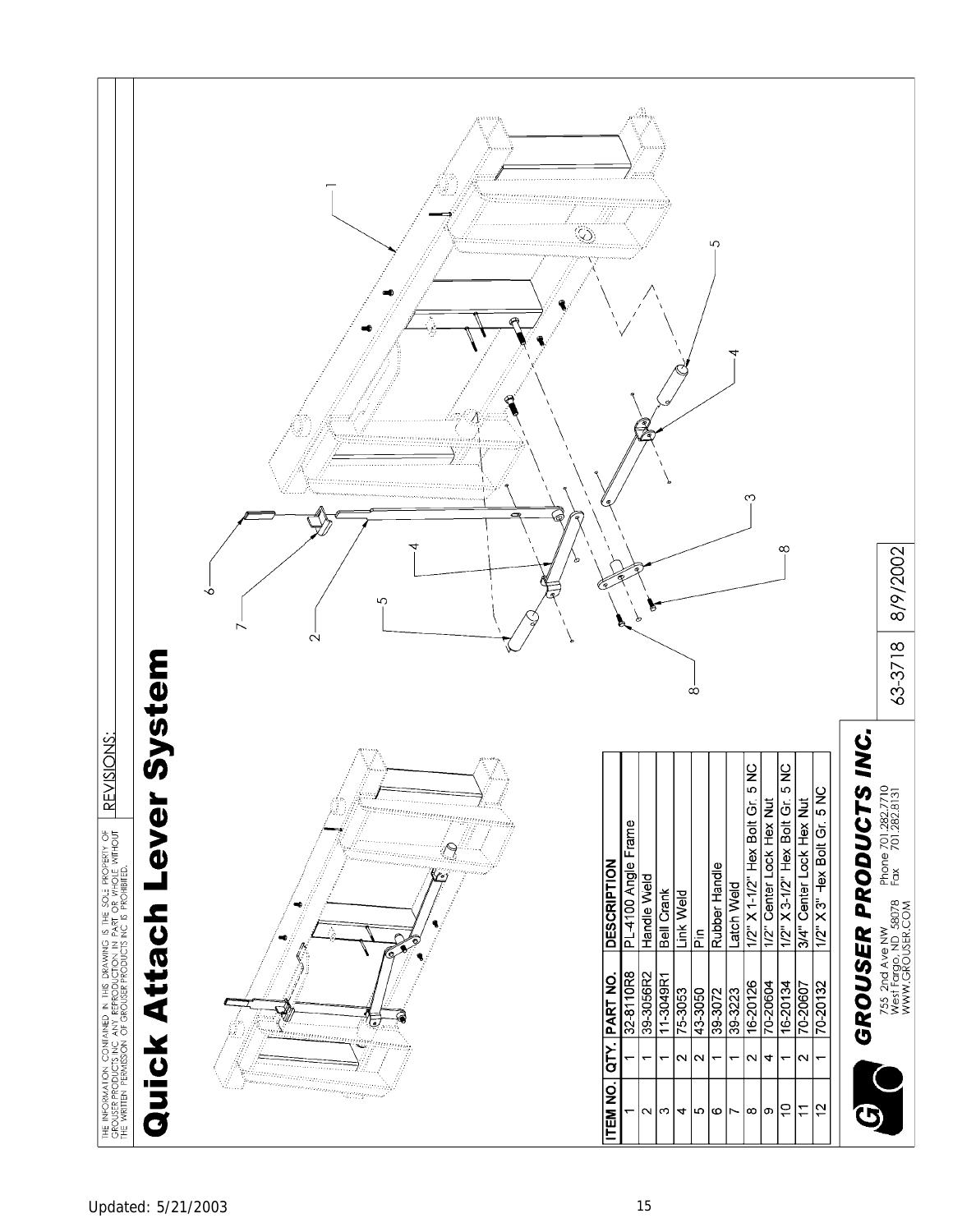|                                                                                |                                            | TEM NO.                                    | λL                       | PART NO         | <b>DESCRIPTION</b>                                                                    |  |
|--------------------------------------------------------------------------------|--------------------------------------------|--------------------------------------------|--------------------------|-----------------|---------------------------------------------------------------------------------------|--|
|                                                                                |                                            |                                            |                          | 32-8405R3       | PL4100 Lift Frame                                                                     |  |
|                                                                                |                                            |                                            | $\overline{\phantom{0}}$ | 11-7980R2-L     | PL-4100 Std. Left Top Arm                                                             |  |
|                                                                                |                                            | $\sim$  က                                  | $\overline{\phantom{0}}$ | 11-7980R2-R     | PL-4100 Std. Right Top Arm                                                            |  |
| Ô<br>$\circ$                                                                   |                                            | 4                                          | $\overline{\phantom{0}}$ | 45-8441R3       | PL-4100 QA Right Male                                                                 |  |
| U<br>$\pmb{\circ}$                                                             |                                            | စ                                          | $\overline{\phantom{0}}$ | 45-8438R3       | PL4100 QA Left Male                                                                   |  |
| Ô                                                                              |                                            | $\mathbf{\Omega}$                          |                          | 26-34933        | Ends<br>Tube<br>T<br>4" X20" Cylinder w/                                              |  |
|                                                                                |                                            | $\overline{\phantom{a}}$                   | $\sim$ $\sim$            | <b>OPORE-LE</b> | 8MB-9MJ Straight (6400-8-8)                                                           |  |
| ۰                                                                              |                                            | $\infty$                                   | $\overline{\mathsf{N}}$  | 31-34050        | 8MB-8MJ 90° (6801-8-8)                                                                |  |
| Ĉ<br>网                                                                         |                                            | တ                                          | $\overline{\mathsf{N}}$  | $31 - 34051$    |                                                                                       |  |
| P                                                                              | Ø6.                                        | S                                          | $\overline{\mathsf{N}}$  | 31-34020        | $(2703 - 8 - 8)$<br>8MJ-8MJ-8MJ Bulkhead TEE                                          |  |
|                                                                                |                                            | $\overline{1}$                             | $\overline{\mathsf{N}}$  | 25-34322        | Tappet Quick Coupler Male -10 ORB                                                     |  |
|                                                                                |                                            | 12                                         | $\sim$                   | 43-8465         | 1-15/16" X 6-1/4" NR Pin                                                              |  |
|                                                                                |                                            | $\frac{3}{2}$                              | 4                        | 43-8466         | 1-1/2" X 6-1/4" NR Pin                                                                |  |
|                                                                                |                                            | $\overline{4}$                             | $\sim$                   | 43-8493         | 2-7/16" X 10-1/2" NR Pin                                                              |  |
|                                                                                |                                            | 15                                         | $\mathbf{N}$             | 43-8492         | 1-15/16" X 9" NR Pin                                                                  |  |
| Ø                                                                              | $\overline{\mathcal{O}}_{\!\!\mathcal{O}}$ | $\frac{6}{5}$                              | $\sim$                   | 43-8896R1       | 2-7/16" X 9" NR Pin                                                                   |  |
|                                                                                |                                            | $\overline{1}$                             | ဖ                        | 16-20126        | 5 NC<br>1/2" X 1-1/2" Hex Bolt Gr.                                                    |  |
|                                                                                |                                            | $\frac{8}{1}$                              | $\sim$                   | 16-20226        | 3/4" X 4" Hex Bolt Gr. 5 NC                                                           |  |
|                                                                                |                                            | $\frac{6}{5}$                              | 4                        | 16-20227        | 3/4" X 4-1/2" Hex Bolt Gr. 5 NC                                                       |  |
|                                                                                |                                            | 20                                         | $\circ$                  | 70-20607        | 3/4" Hex Center Lock Nut NC                                                           |  |
| <b>PATED</b>                                                                   |                                            | $\overline{2}$                             | $\sim$                   | 70-20807        | 3/4" Hex Jam Nut NF                                                                   |  |
| Õ,                                                                             |                                            | 2                                          | $\circ$                  | 57-20794        | 1/2" Fender Washer                                                                    |  |
|                                                                                |                                            | $ \mathbb{S}% \mathbb{S}  \leq \mathbb{S}$ | ဖ                        | 44-8490         | Non-Rotating Pin Spacer                                                               |  |
|                                                                                |                                            | $\overline{z}$                             | 4                        | 19-1794         | Replaceable Bushing                                                                   |  |
|                                                                                |                                            | 25                                         | 4                        | 16-1795         | Grease Bolt                                                                           |  |
|                                                                                |                                            | 26                                         | 57                       | 58-9369         | Straight 1/8" NPT Grease Fitting                                                      |  |
|                                                                                |                                            |                                            |                          |                 |                                                                                       |  |
| INC.<br>GROUSER PRODUCTS                                                       |                                            |                                            |                          |                 | QUICK COUPLERS AND HOSES NOT SHOWN<br>See hose routing instructions for part numbers. |  |
|                                                                                |                                            |                                            |                          |                 |                                                                                       |  |
| Phone 701.282.771<br>755 2nd Ave NW<br>West Fargo, ND 58078<br>WWW.GROUSER.COM | 63-3721                                    | 8/9/2002                                   |                          |                 |                                                                                       |  |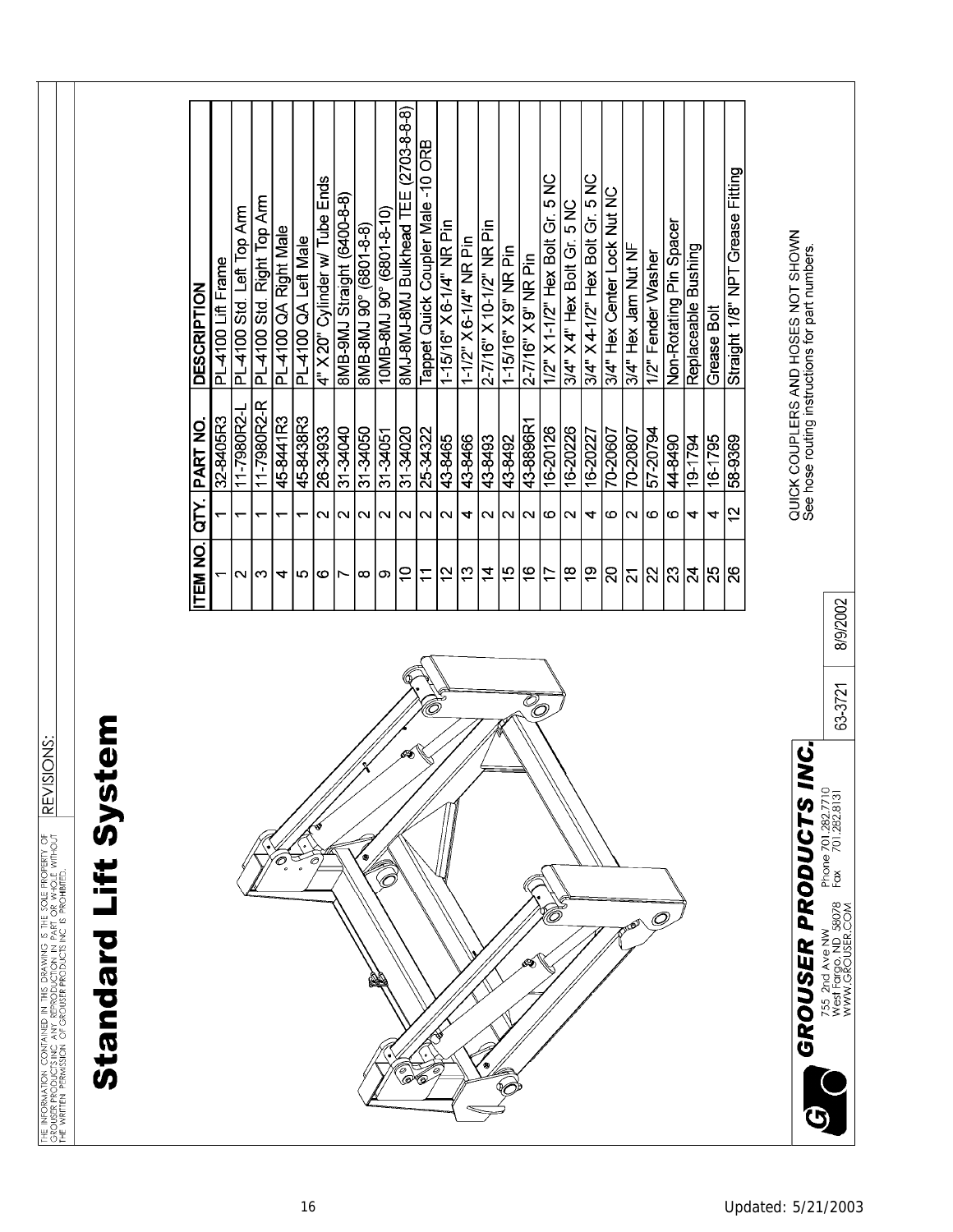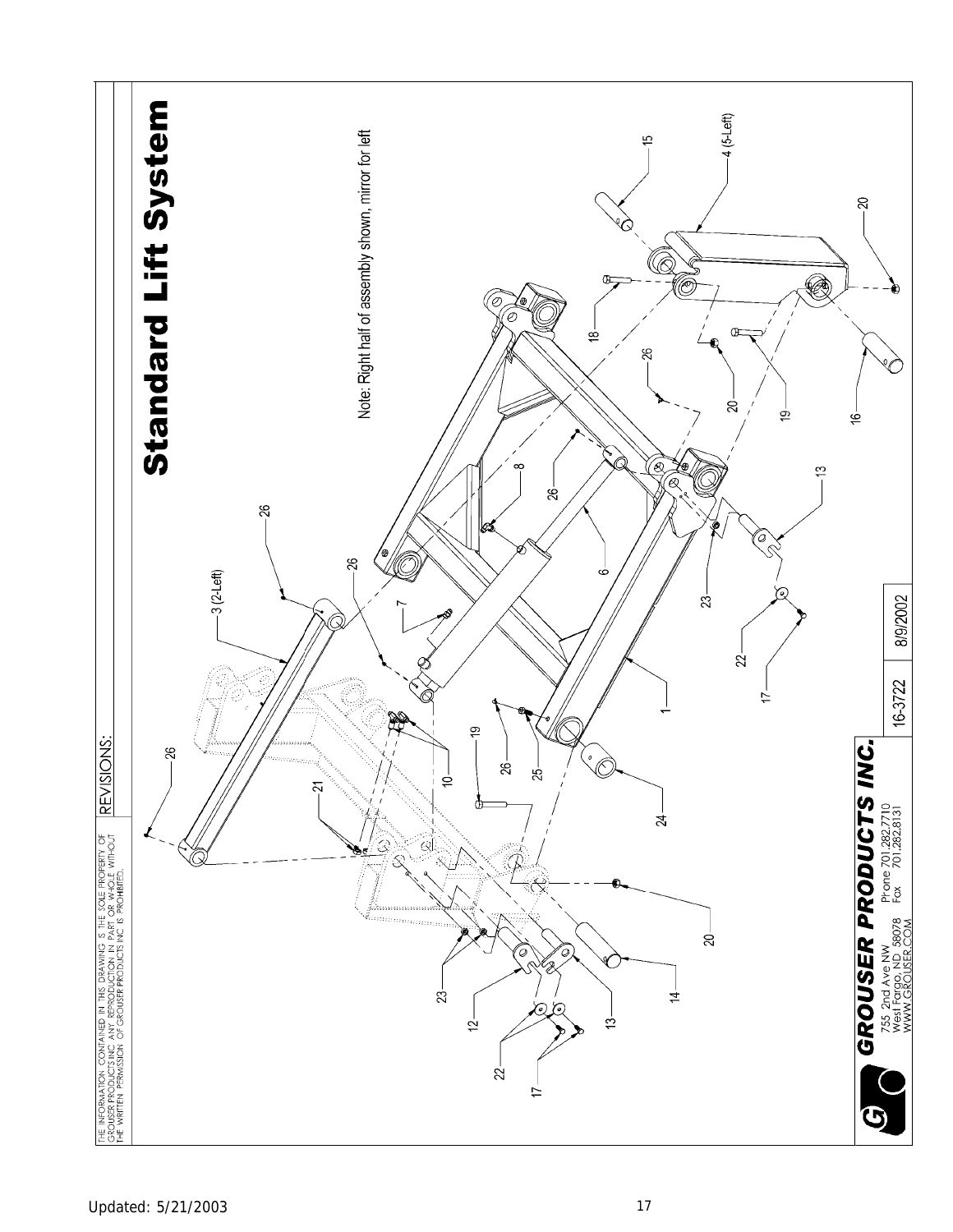| THE INFORMATION CONTAINED IN THIS DRAWING IS THE SOLE PROPERTY OF | USERDUSER PRODUCTS INC ANY REPRODUCTION IN PART OR WHOLE WITHOUT |                                                              |  |
|-------------------------------------------------------------------|------------------------------------------------------------------|--------------------------------------------------------------|--|
|                                                                   |                                                                  | THE WRITEN PERMISSION OF GROUSER PRODUCTS INC IS PROHIBITED. |  |
|                                                                   |                                                                  |                                                              |  |
|                                                                   |                                                                  |                                                              |  |
|                                                                   |                                                                  |                                                              |  |
|                                                                   |                                                                  |                                                              |  |
|                                                                   |                                                                  |                                                              |  |
|                                                                   |                                                                  |                                                              |  |
|                                                                   |                                                                  |                                                              |  |
|                                                                   |                                                                  |                                                              |  |
|                                                                   |                                                                  |                                                              |  |

REVISIONS:

Low Profile Lift System

Used on tractors requiring extra clearance for side panels.

| 32-8405R3 | $\sqrt{1 - 8461R1}$ | 11-8461R1-<br>45-8441R3 |   | 45-8438R3 | 26-34933<br>31-34040 |        | 31-34050 | $31 - 34051$      | 31-34020 | 25-34322    | 43-8466           | 43-8493                 | 43-8492           | 43-8896R1         | 43-8471           | 43-8469        | 16-20126       | 16-20216 | 16-20226<br>16-2027 |                | 70-20607 | 70-20807          | 57-20794 | $\frac{657-150}{2}$                                                                                                                         | 57-1811  | 0678-77 | 19-1794                  | $16 - 1795$ |
|-----------|---------------------|-------------------------|---|-----------|----------------------|--------|----------|-------------------|----------|-------------|-------------------|-------------------------|-------------------|-------------------|-------------------|----------------|----------------|----------|---------------------|----------------|----------|-------------------|----------|---------------------------------------------------------------------------------------------------------------------------------------------|----------|---------|--------------------------|-------------|
| ٣         |                     | ᡪ                       |   | ᡪ         | $\sim$               | $\sim$ | $\sim$   | $\mathbf{\Omega}$ | $\sim$   | $\sim$      | $\mathbf{\Omega}$ | $\overline{\mathsf{N}}$ | $\mathbf{\Omega}$ | $\mathbf{\Omega}$ | $\mathbf{\Omega}$ | $\sim$         | 4              | Z        | $\mathbf{\Omega}$   | 4              | ဖ        | $\mathbf{\Omega}$ | 4        | $\mathbf{\Omega}$                                                                                                                           | $\infty$ | 4       | 4                        | 4           |
| ᡪ         | $\mathbf{\sim}$     | က                       | 4 | Ю         | ဖ                    | Ľ      | ∞        | თ                 | 9        | $\tilde{L}$ | 5                 | $\frac{3}{2}$           | $\overline{4}$    | 40                | $\frac{6}{5}$     | $\overline{1}$ | $\frac{8}{18}$ | စ္       | $\overline{5}$      | $\overline{2}$ |          |                   |          | $\frac{1}{2}$ $\frac{1}{2}$ $\frac{1}{2}$ $\frac{1}{2}$ $\frac{1}{2}$ $\frac{1}{2}$ $\frac{1}{2}$ $\frac{1}{2}$ $\frac{1}{2}$ $\frac{1}{2}$ |          | 77      | $ \mathbb{R} \mathbb{R}$ |             |
|           |                     |                         | G |           |                      |        | ø        |                   | (O       |             |                   |                         | ۹                 | Ć                 | ∕                 | <b>SO</b>      |                |          |                     |                | لکه      | Ò                 |          |                                                                                                                                             |          |         |                          |             |

8MJ-8MJ-8MJ Bulkhead TEE (2703-8-8-8) Tappet Quick Coupler Male -10 ORB

10MB-8MJ 90° (6801-8-10)

(8-8-1089) <sub>o</sub>06 PN8-8N8

4" X 20" Cylinder w/ Tube Ends

PL-4100 JD Top Right Arm

 $\overline{R}$ 

PL-4100 QA Right Male

PL-4100 QA Left Male

PL-4100 JD Top Left Arm

PL-4100 Lift Frame **DESCRIPTION** 

QTY. PART NO.

**ITEM NO.** 

8MB-8MJ Straight (6400-8-8)

QUICK COUPLERS AND HOSES NOT SHOWN<br>See hose routing instructions for part numbers.

Straight 1/8" NPT Grease Fitting

58-9369

 $\tilde{a}$ 4

 $\overline{\circ}$ 

2" X 14 Gauge Machine Washer

3/4" Heavy Duty Washer

Non-Rotating Pin Spacer

Replaceable Bushing

Grease Bolt

3/4" X 4-1/2" Hex Bolt Gr. 5 NC

3/4" X 4" Hex Bolt Gr. 5 NC

3/4" Hex Center Lock Nut NC

3/4" Hex Jam Nut NF

1/2" Fender Washer

 $1/2"$  X 1-1/2" Hex Bolt Gr. 5 NC 3/4" X 1/1/2" Hex Bolt Gr.5 NC

JD 1-15/16" X9-5/8" NR Pin

JD 1-1/2" X 6-1/4" NR Pin

2-7/16" X 10-1/2" NR Pin

1-15/16" X 9" NR Pin 2-7/16" X 9" NR Pin

1-1/2" X6-1/4" NR Pin

8/9/2002 63-3723

GROUSER PRODUCTS INC. Phone 701.282.7710<br>Fax 701.282.8131 755 2nd Ave NW<br>West Fargo, ND 58078<br>WWW.GROUSER.COM

G)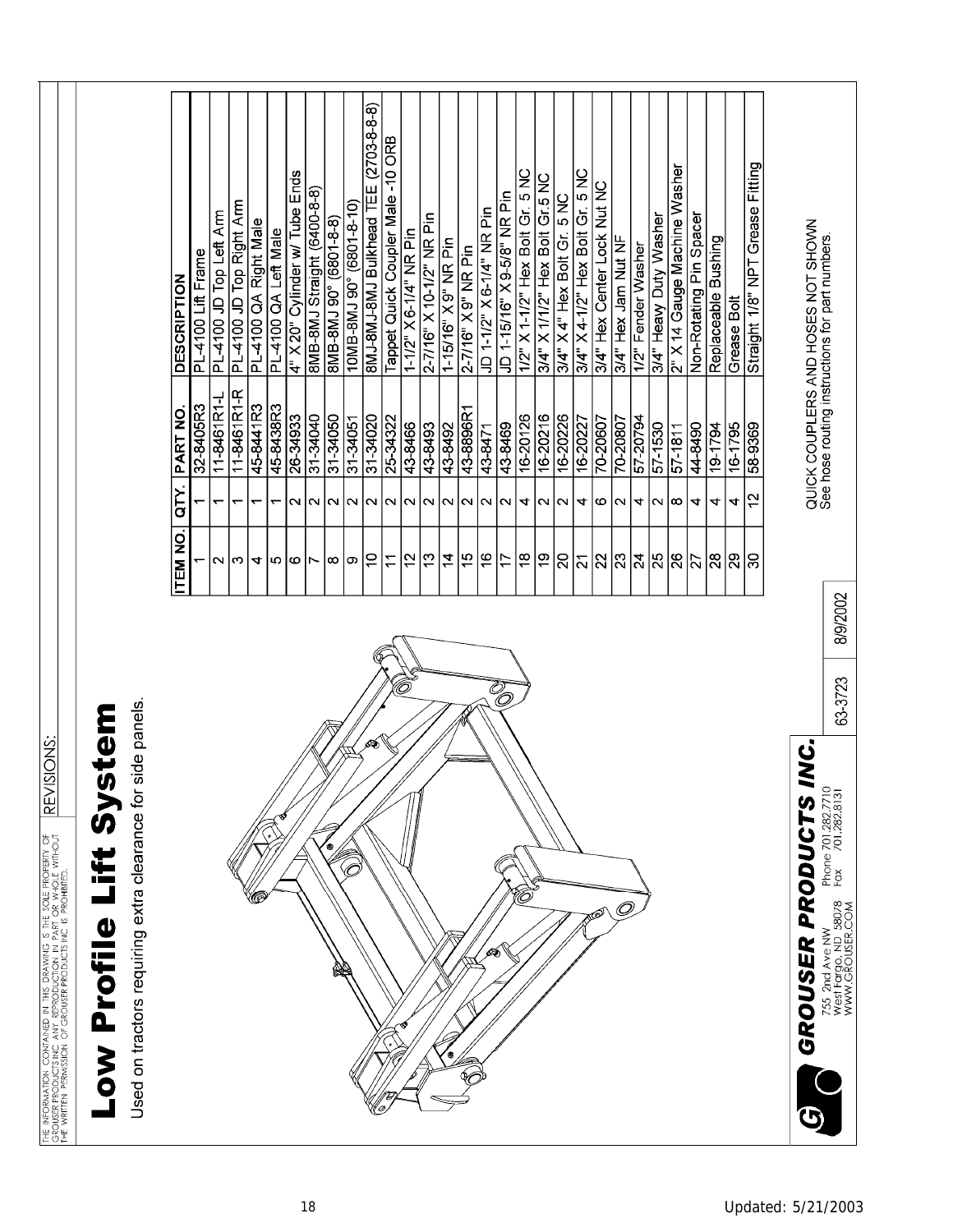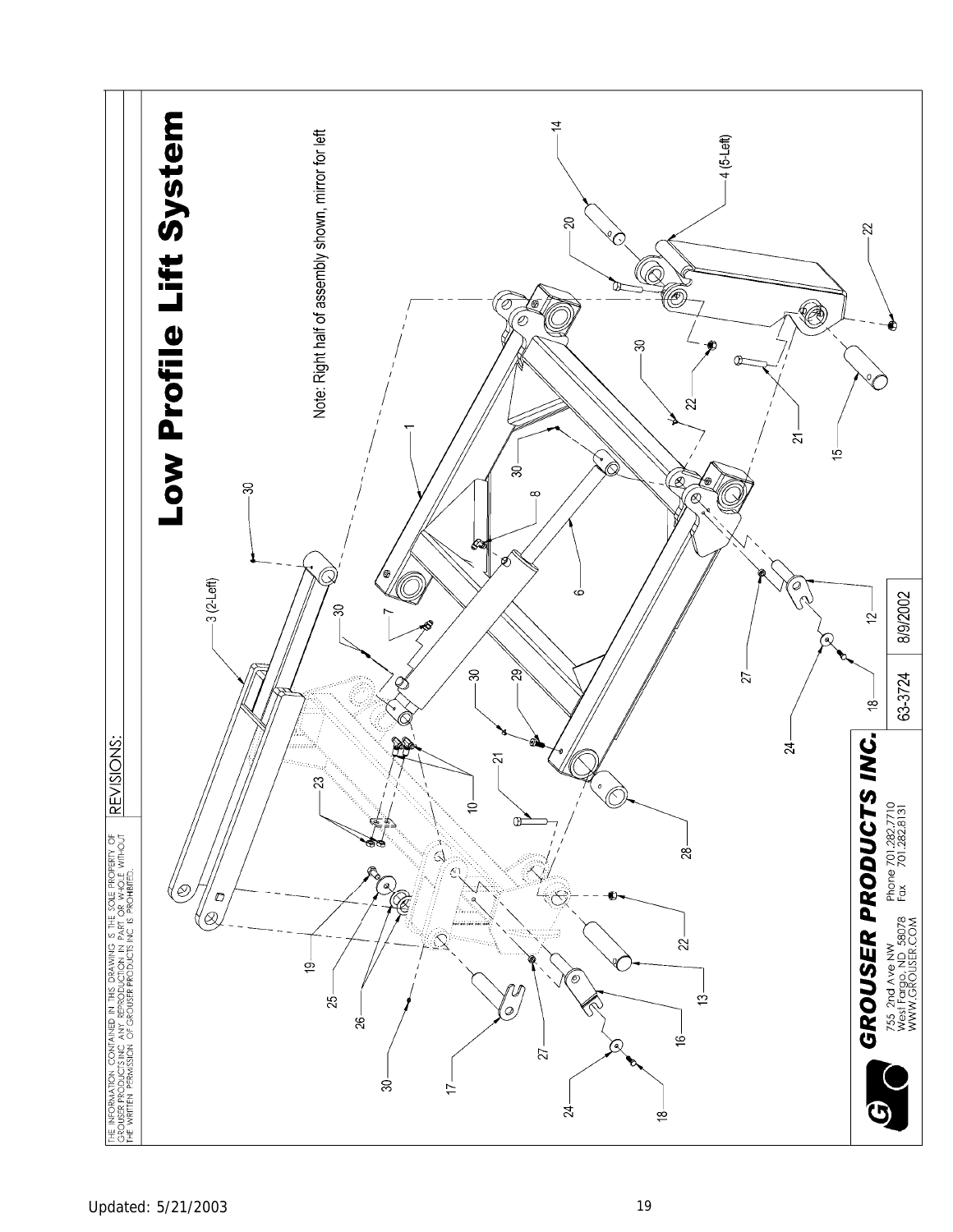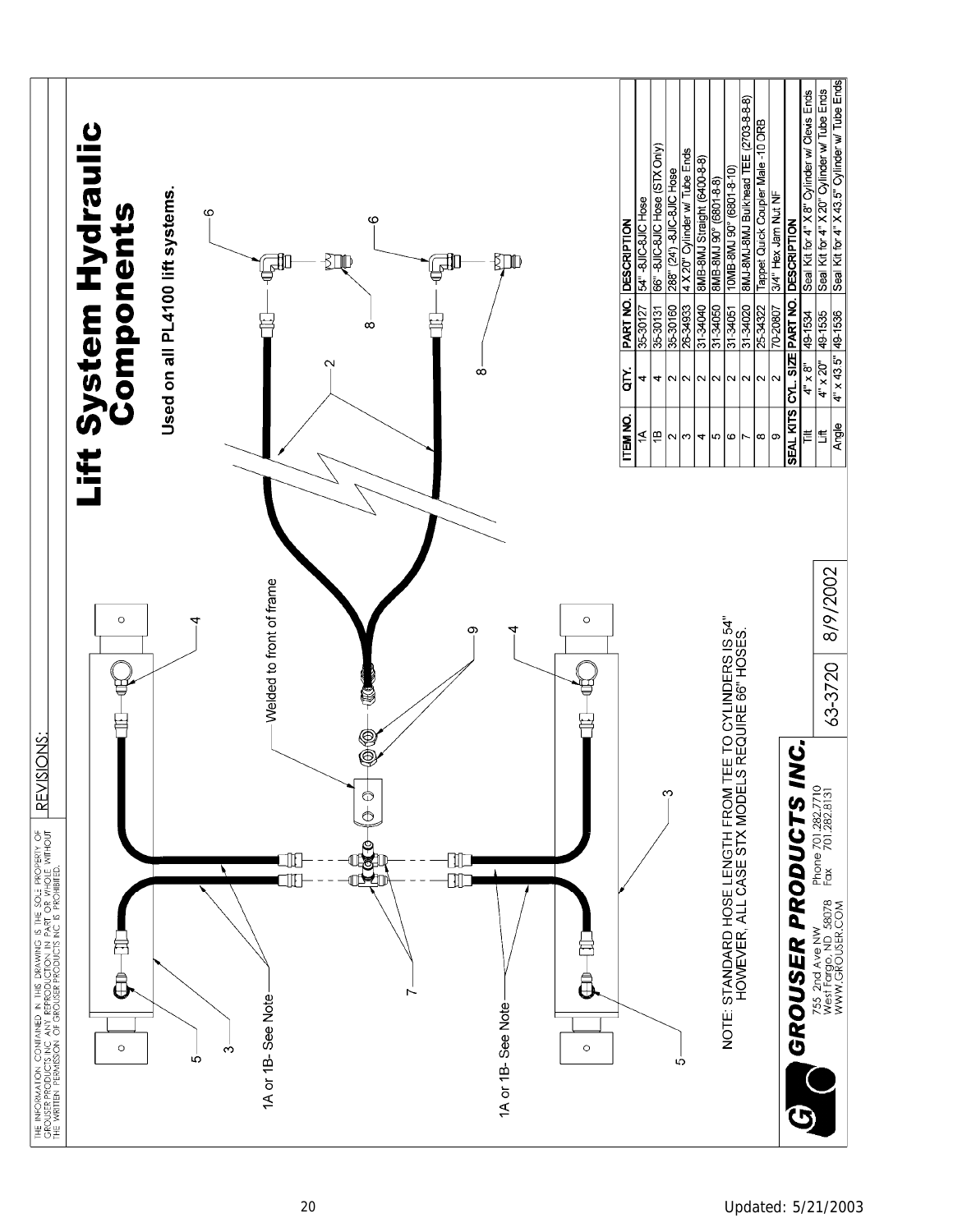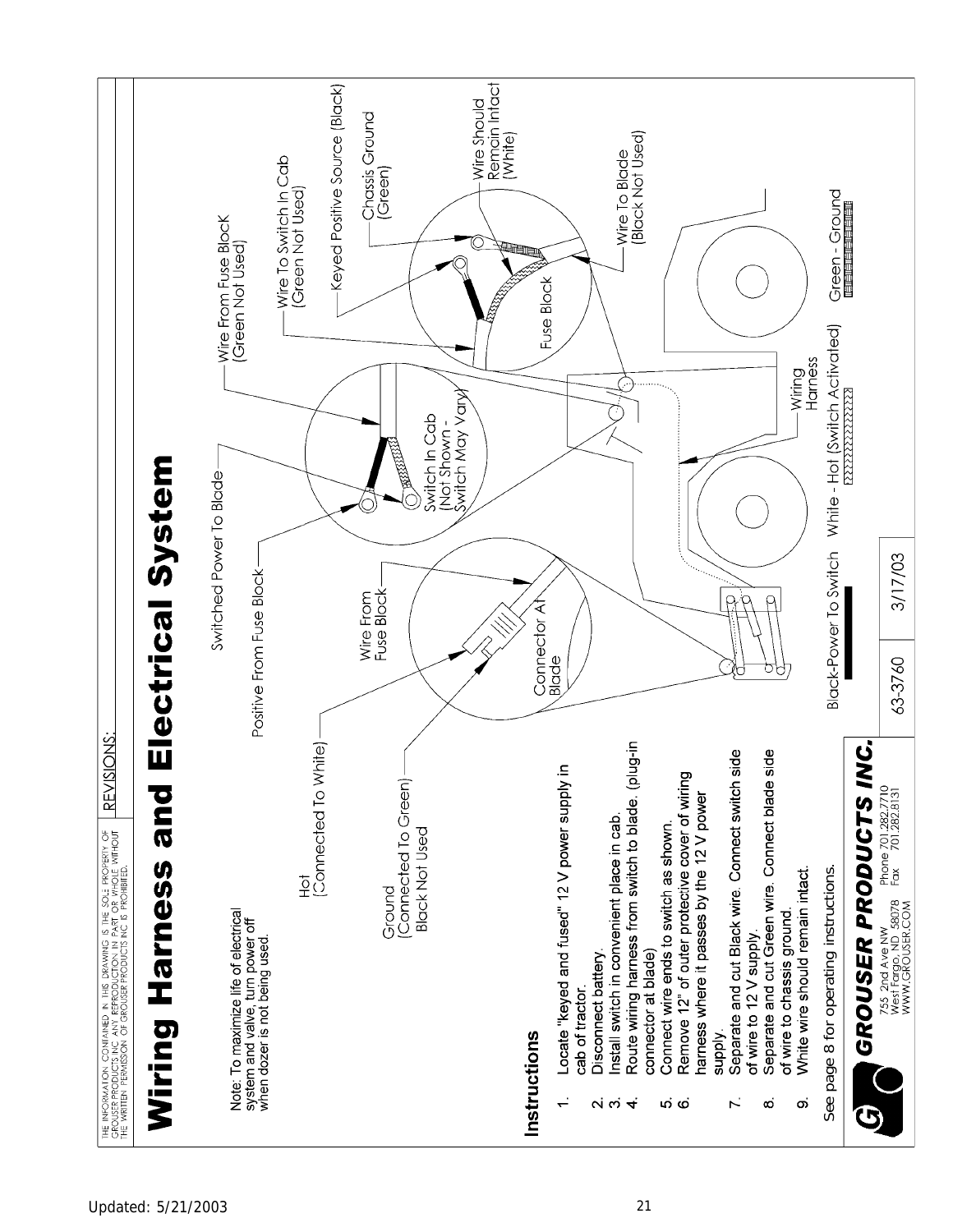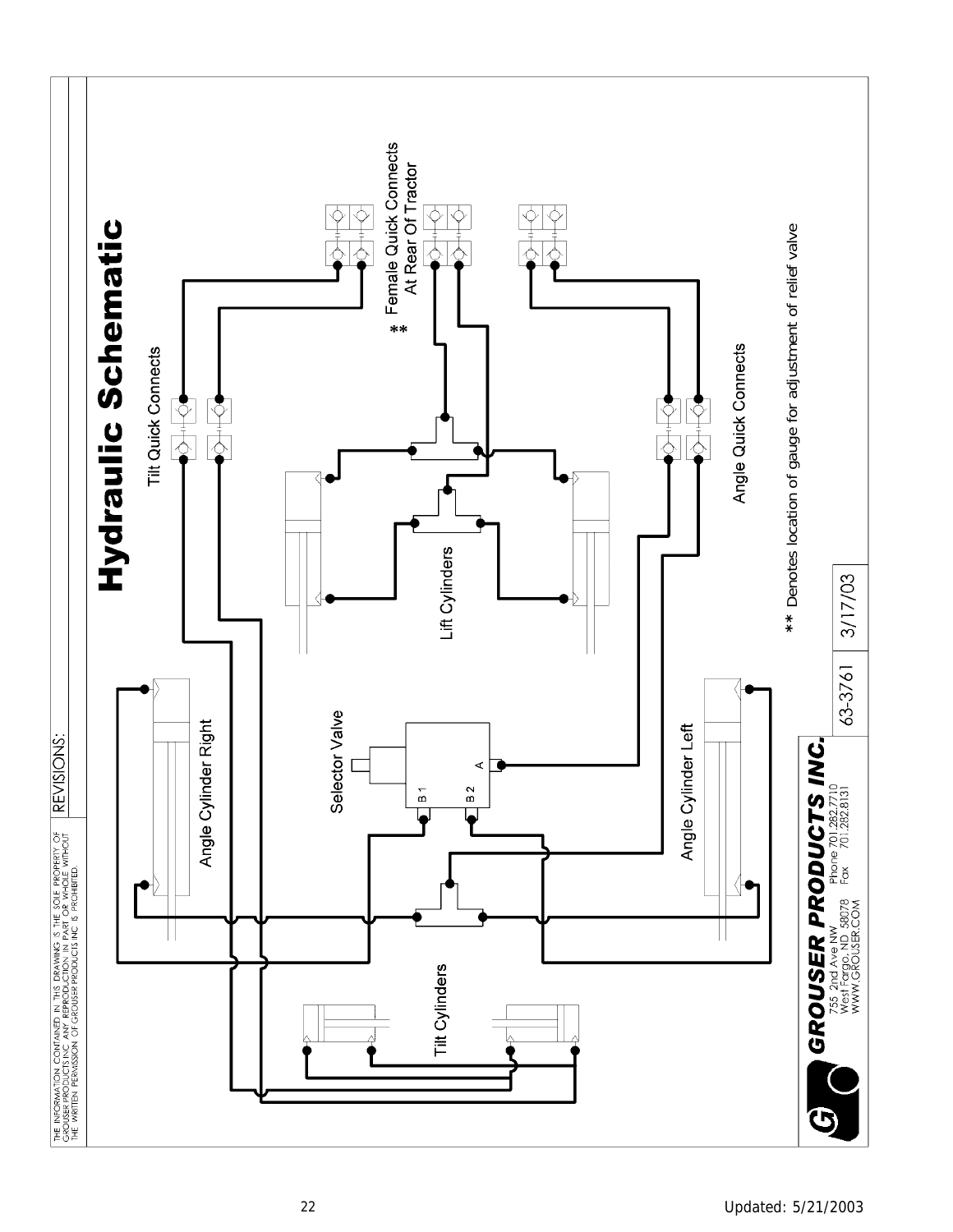# **TORQUE SPECIFICATIONS**

All bolts should be tightened to specifications set by the manufacturer or previously stated amounts. If neither of these can be found the following torque chart should be used.

|             | Torque (ft-lbs) |     |     |             |  |  |  |  |  |  |
|-------------|-----------------|-----|-----|-------------|--|--|--|--|--|--|
|             | SAE Grade 5     |     |     | SAE Grade 8 |  |  |  |  |  |  |
| <b>Size</b> | UNC             | UNF | UNC | UNF         |  |  |  |  |  |  |
| 5/16        | 17              | 19  | 24  | 27          |  |  |  |  |  |  |
| 3/8         | 30              | 35  | 45  | 50          |  |  |  |  |  |  |
| 7/16        | 50              | 55  | 70  | 80          |  |  |  |  |  |  |
| 1/2         | 75              | 85  | 110 | 120         |  |  |  |  |  |  |
| 9/16        | 110             | 120 | 150 | 170         |  |  |  |  |  |  |
| 5/8         | 150             | 170 | 210 | 240         |  |  |  |  |  |  |
| 3/4         | 260             | 300 | 380 | 420         |  |  |  |  |  |  |
| 7/8         | 430             | 470 | 600 | 670         |  |  |  |  |  |  |
|             | 640             | 720 | 910 | 1020        |  |  |  |  |  |  |

| Size     | Torque (ft-lbs) |
|----------|-----------------|
| M18x2.50 | 210             |
| M20x2.50 | 293             |
| M22x2.50 | 398             |

# **CONTACT US**

As always, if you have any questions about your 4100 dozer or other products made by Grouser, feel free to contact us.

### **Grouser Products**

755 2nd Ave NW West Fargo, ND 58078 **Phone**: 800-747-6182 **Fax**: 701-282-8131 **E-mail**: grouser@grouser.com **Website**: www.grouser.com

### **IMPROVEMENTS**

Grouser Products Inc. is continually striving to improve its products. We reserve the right to change prices, specification, or equipment at any time without notice. We also reserve the right to make improvements or changes when it becomes practical and possible to do so, without incurring any obligation to make changes or additions to the equipment sold previously.